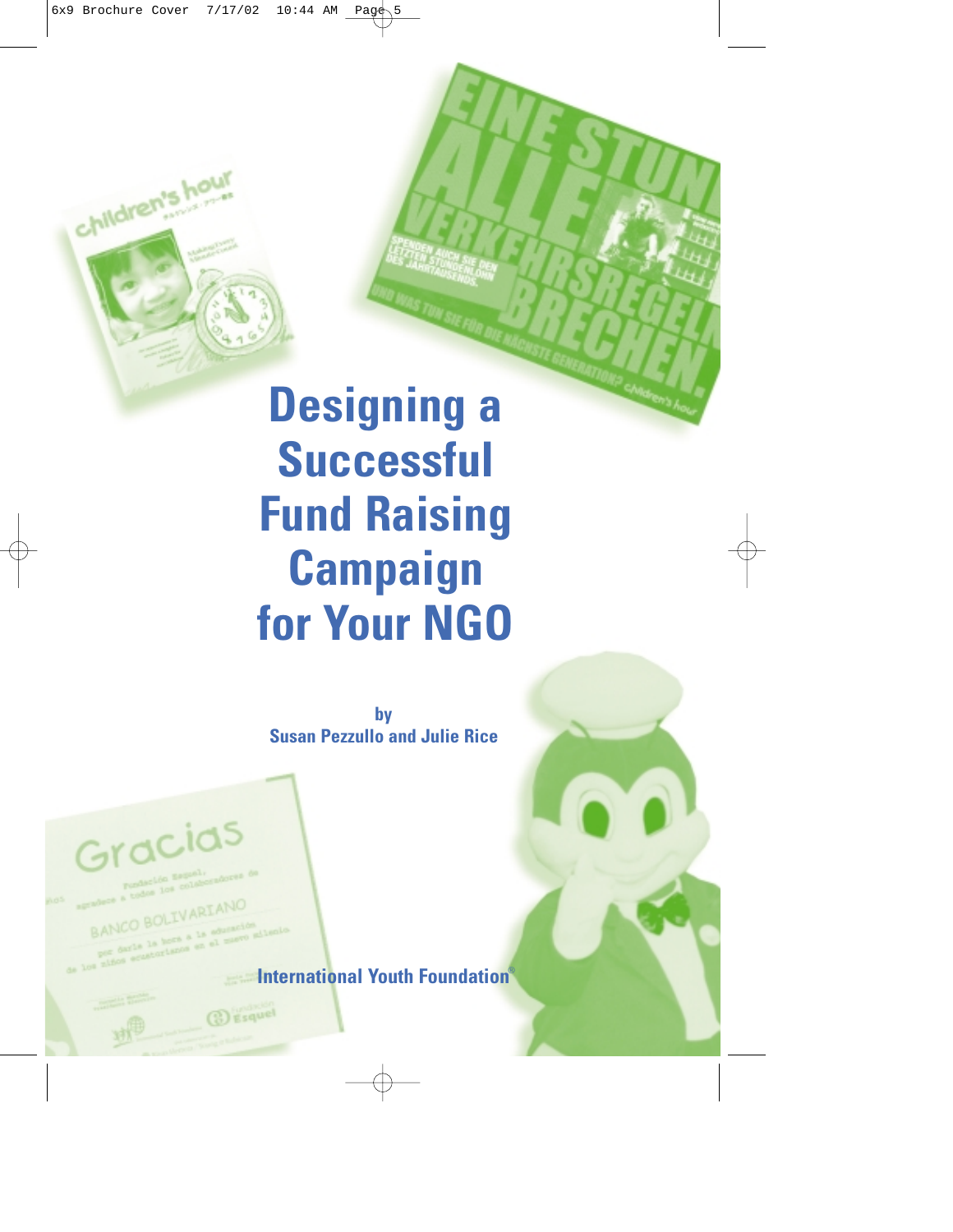#### **Susan Pezzullo**

As Director of Capacity Building Services at the International Youth Foundation, Susan Pezzullo oversees technical assistance and training services to IYF's Partners around the world. Susan has extensive experience in planning and managing social development programs, particularly in Latin America. In the past, she served as Mexico Representative at the Inter-American Foundation and worked on health system reform and maternal child health projects for USAID in Nicaragua and Bolivia. Susan has worked as an independent consultant for a variety of international clients to build their program and organizational capacity.

#### **Julie Rice**

Julie Rice is a writer and communications consultant who currently resides in San Diego. She worked for the International Youth Foundation on the global Children's Hour campaign in several capacities, managing corporate relationships, writing promotional materials, and conducting media outreach. She has also been a public relations executive and served as a press officer for the late U.S. Secretary of Commerce Ronald H. Brown. She is a co-director of Hoops Sagrado, a non-profit organization that brings together youth from Guatemala and Washington, DC who share a love of basketball and a desire to broaden their education and life experiences.

#### **International Youth Foundation®**

Founded in 1990, the International Youth Foundation (IYF) is one of the world's largest public foundations working to improve the conditions and prospects for young people where they live, learn, work, and play. Currently operating in more than 60 countries, IYF and its global network of partner organizations have helped more than 21 million young people gain access to the basic life skills, education, job training, and opportunities critical to their success.

2001 by the International Youth Foundation (IYF), 32 South Street, Suite 500, Baltimore, Maryland 21202 USA. Telephone +1 410 951 1500, Fax: +1 410 347 1188. All rights reserved. Parts of this report may be quoted as long as the author and IYF are duly recognized. No part of this publication may be reproduced or transmitted for commercial purposes without prior permission from the International Youth Foundation.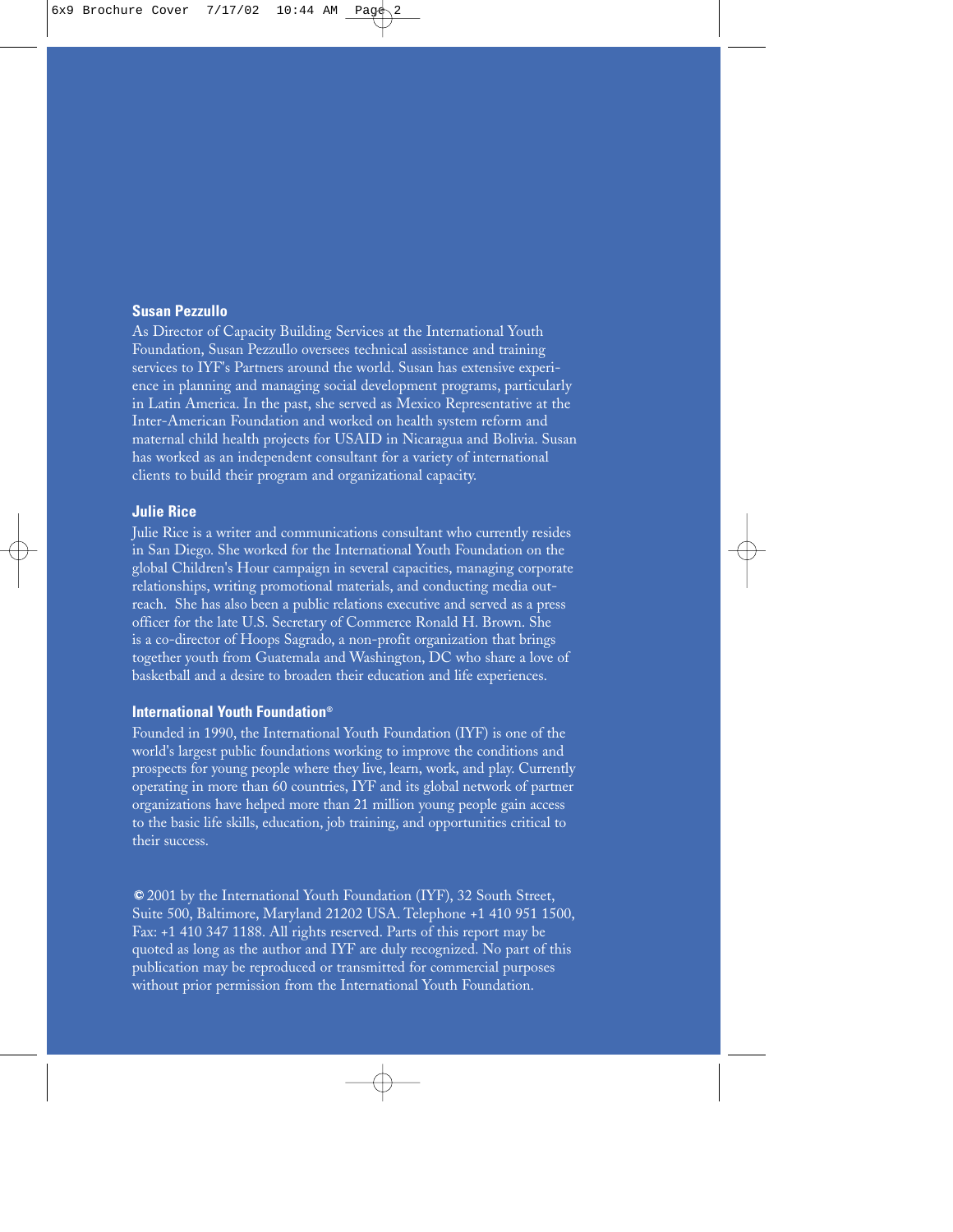**Designing a Successful Fund Raising Campaign for Your NGO**

**by Susan Pezzullo and Julie Rice**

**International Youth Foundation**®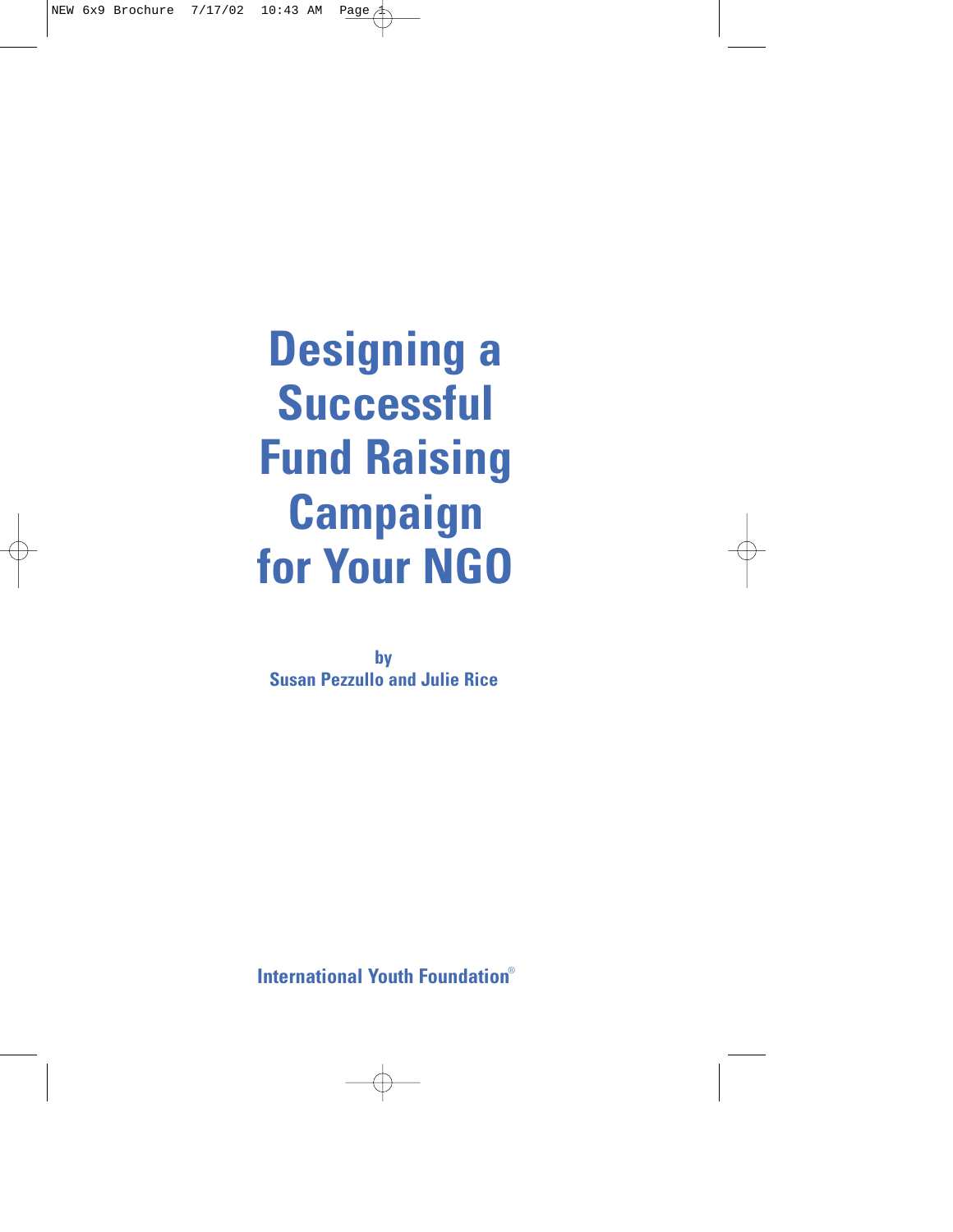# **TABLE OF CONTENTS**

| Building Relationships with Corporate Partners 16       |  |
|---------------------------------------------------------|--|
|                                                         |  |
| Reporting Campaign Results and Looking to the Future 24 |  |
|                                                         |  |
|                                                         |  |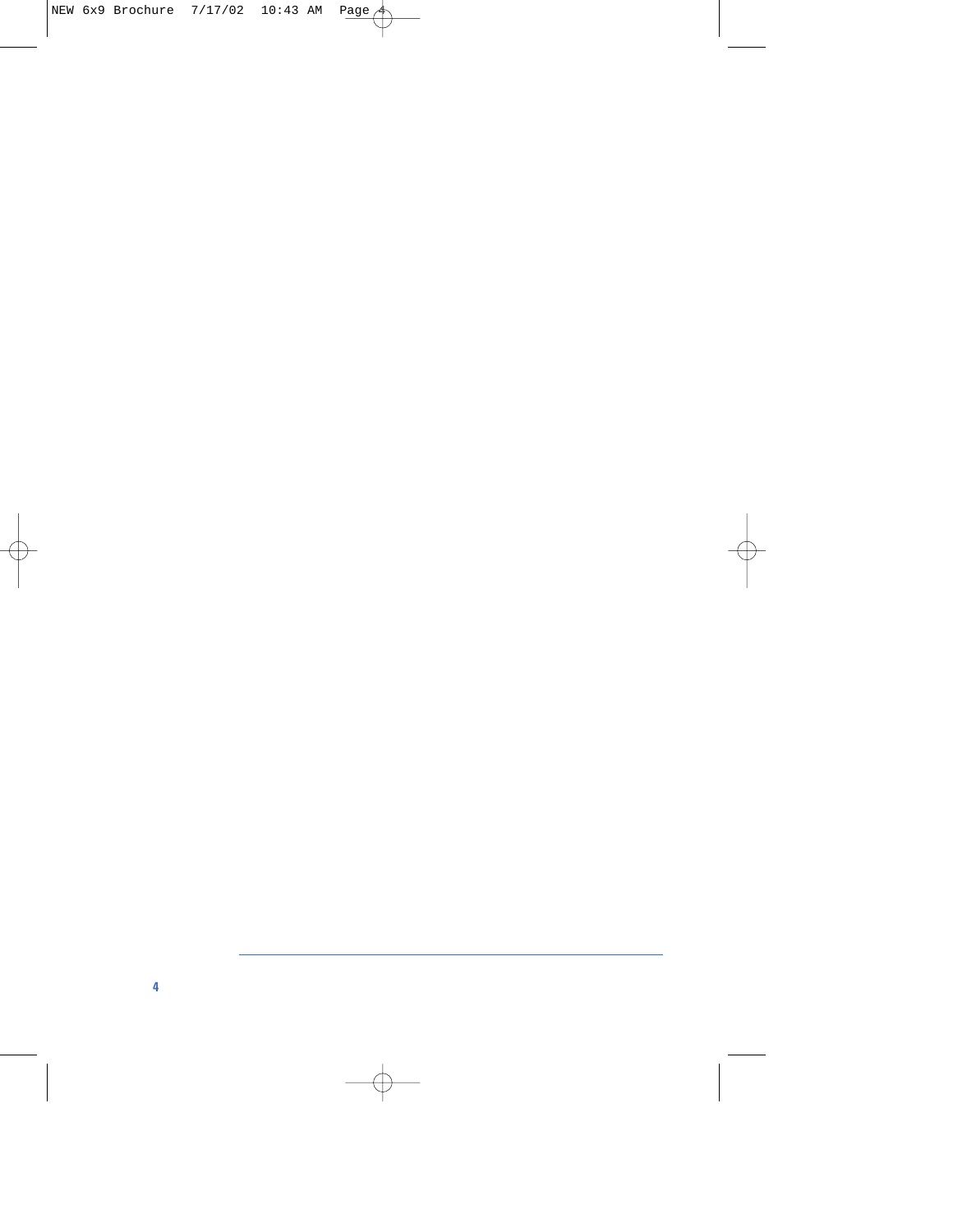# **INTRODUCTION**

This booklet is part of a larger effort being undertaken by the<br>International Youth Foundation (IYF) to explore issues related<br>to strengthening the sustainability of nonprofit organiza-<br>tions. IYF's work is predicated on s International Youth Foundation (IYF) to explore issues related to strengthening the sustainability of nonprofit organizayoung people at the local, national, and international level. At the heart of these efforts has been the creation of a global network of national Partner organizations, each committed to promoting effective progams and policies that enable young people to develop their full potential.

Outlined here are the steps involved in planning and implementing a successful fundraising campaign. The examples and lessons are derived from campaigns managed by IYF Partners in 1999 and 2000. Most were campaigns based on a concept developed in the United Kingdom called Children's Promise, in which individuals and companies were asked to give the last hour of their earnings for the millenium to support development programs for children and youth in the next millenium. While Partner campaigns were carried out as part of IYF's global Children's Hour campaign, this booklet contains practical advice and ideas for any nongovernmental organization (NGO) interested in conducting a campaign as part of its overall strategy to increase its financial sustainability.

In this booklet, you will read about:

- Deciding what your organization wants from a campaign and how to create the capacity to design and manage one;
- Developing a communications strategy aimed at companies, their employees, and the general public;
- Mobilizing companies and their employees; and
- Managing the campaign thoughtfully so that the benefits continue after the campaign is formally over.

As you read this booklet, reflect on your organization's financial sustainability goals. Is your organization actively seeking to differentiate itself and create a clear image? If so, how might a campaign advance that effort? If your organization also decided to diversify its sources of support to include individual supporters, is a campaign the method of choice for your organization? Assuming that your organization does not have limitless capacity, what level of attention can you give a campaign so that it provides your organization with more relationships, a clearer image, and more resources?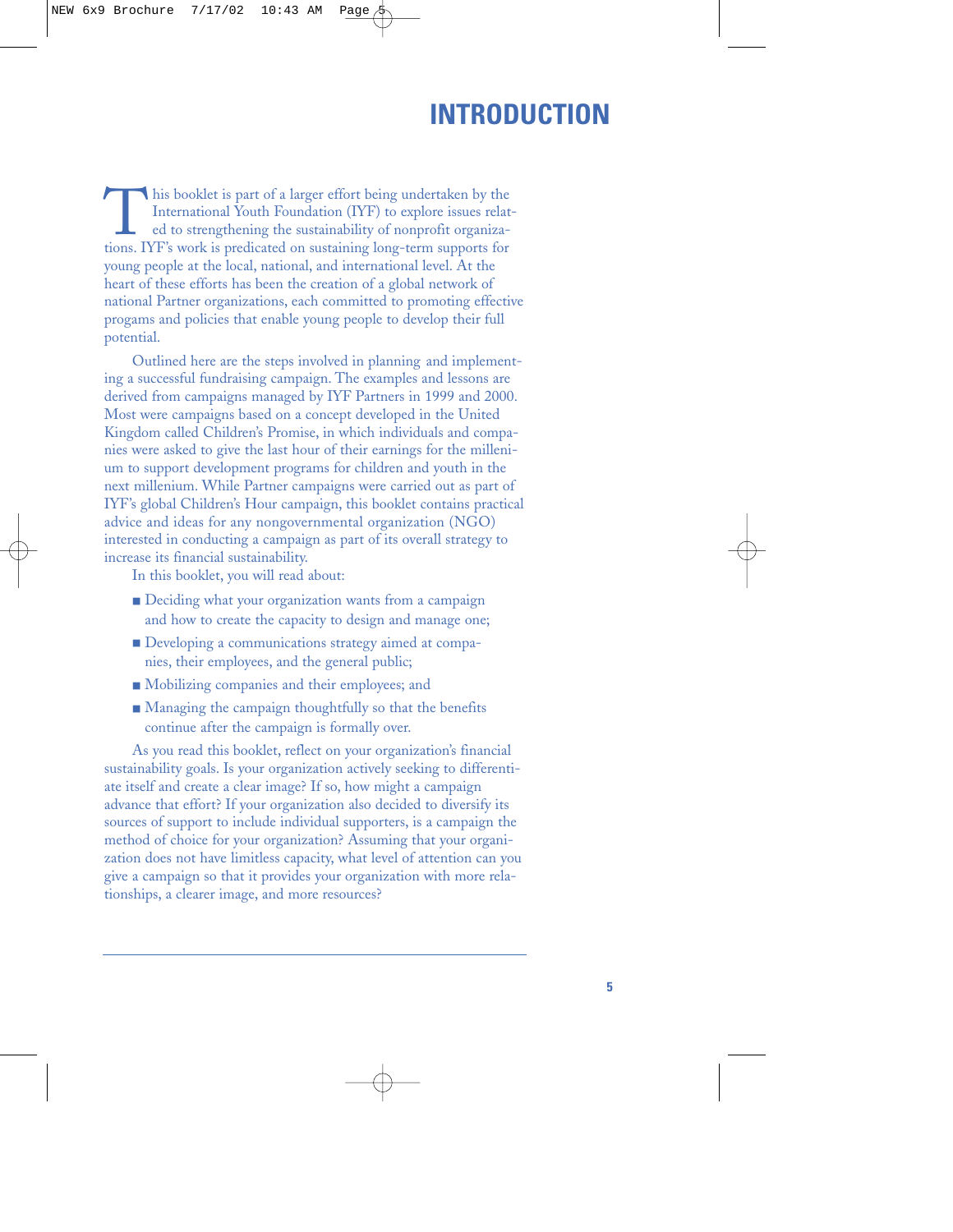# **GETTING STARTED**

This section describes the steps IYF Partners took to ensure<br>that their campaigns started with sufficient clarity, capacit<br>and planning. Specifically it explores several aspects of<br>readiness: setting goals, communicating y that their campaigns started with sufficient clarity, capacity, and planning. Specifically it explores several aspects of brand, creating internal capacity, and defining your campaign timetable.

*Your challenge is to develop a unique, simple campaign that emphasizes the direct, positive impact that giving will have on a particular issue or*

*population.*

### **Know your Competition and Set Realistic Goals**

To get your campaign off to a good start, you need to ask, "where do I want to end up?" If this is the first time your organization is doing a campaign, it might be hard to answer this question. Start by clarifying what you want for your organization and its causes in terms of 1) visibility; 2) resources, both financial and non financial; and 3) future actions in support of your organization or its causes by companies, people or other entities. Do some research on what other campaigns of similar size and effort have achieved. Ask yourself if your organization has the time, resources and energy to do as well or better than these other campaigns.

Doing research on potential competition from other campaigns is essential for solid goal setting and planning. IYF Partners asked these types of questions in planning their campaigns:

- When should we run our campaign, given other campaigns in the country?
- Are the potential benefits of our campaign different from those of other campaigns? Can our "benefits" stand out?
- Why should people give to our campaign when there are other campaigns competing for peoples' support?
- Are there any opportunities we can build on to differentiate our campaign?

If, in asking these types of questions, your organization is not able to differentiate its campaign from other efforts, then perhaps you are not ready to plan and implement a campaign.

Another question to ask yourselves is whether people generally care about the issue your campaign wants to promote. IYF Partners had an advantage in that most people care about children and youth. Companies can see the advantage of being associated with that cause, as do governments and other civic organizations. What about the cause you want to promote? How hard will it be to mobilize people behind what your NGO does? If you have any doubts about how well your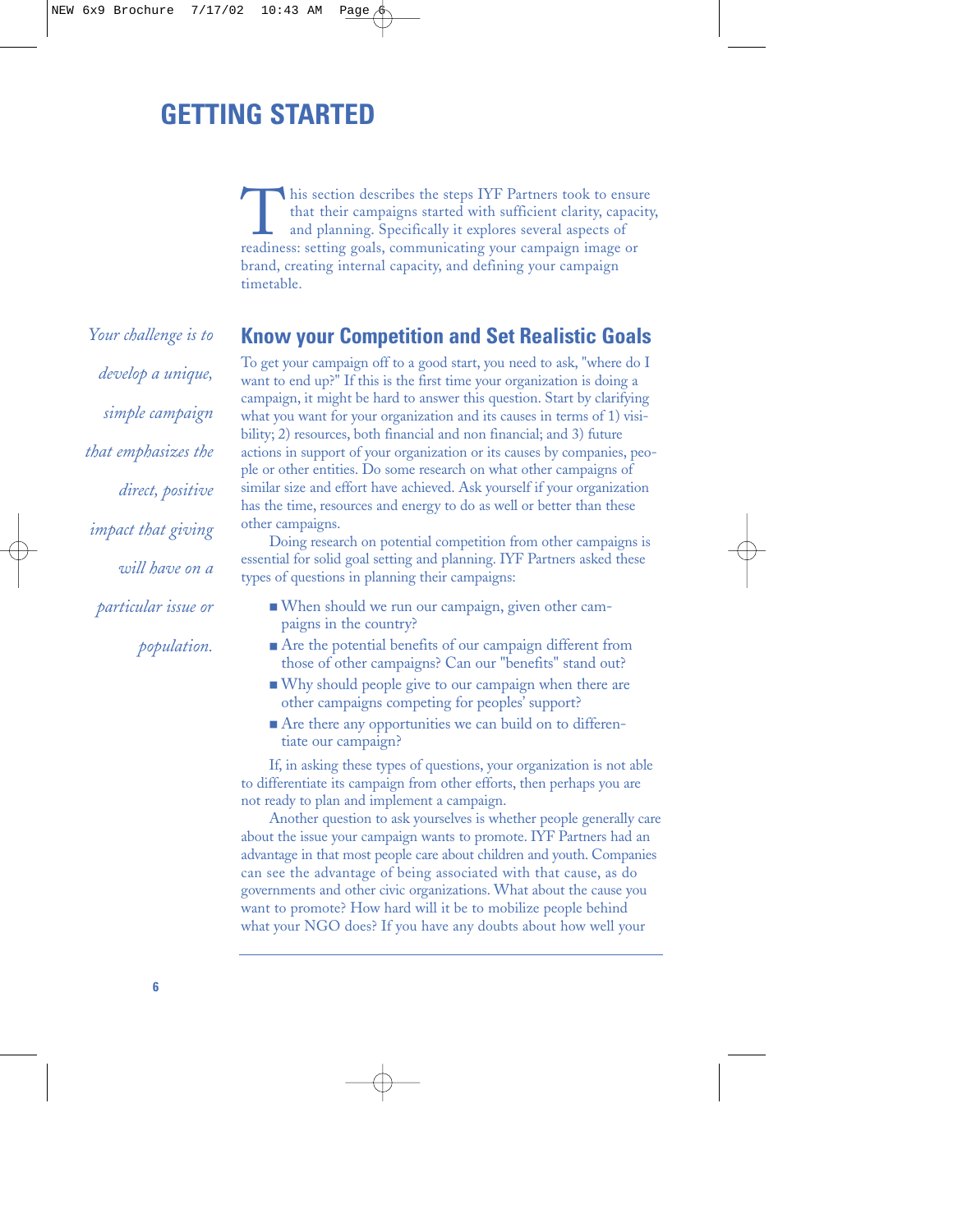cause resonates with peoples' hearts and minds, do some more research. Ask people who are not close to your work and will give you a representative picture. If you can, interview someone who does market research for companies or a media person who is well versed on public opinions on social issues.

If your organization decides to design a campaign, chances are that no matter when you conduct it, there will be competition, making thorough advance planning and preparedness all the more important. Your challenge is to develop a unique, simple campaign that emphasizes the direct, positive impact that giving will have on a particular issue or population. You need to differentiate your campaign using messages, visual elements, and communications vehicles creatively and effectively.

IYF's Partner in Slovakia decided that it wanted to have a national campaign that would raise awareness and funds throughout the country. It succeeded in raising more funds than any local civil society organization in recent history, \$303,000 in 1999 and \$279,716 in 2000. In Poland, IYF's partner decided to conduct a more modest campaign in terms of its media outreach and company recruitment efforts. In pursuing its campaign goals, the Polish Children and Youth Foundation (PCYF) built on its longstanding media connections and relationships with local government offices. Both Slovakia and Poland were pleased with their respective efforts since they set realistic goals based on their level of effort and knowledge of the external environment.

## **Communicate your Goals**

In communicating your campaign goals to the general public you need to craft your message carefully. The campaign goal(s) should be communicated in clear, simple language, be realistic and measurable. Test your goal statement on board members and friendly supporters to make sure it sounds distinctive and compelling. Fundação Abrinq, for example, publicized the goal of its campaign as an effort to benefit one million children. It resonated with Brazilian newspapers and businesses, and was achievable and tangible. Part of the reason Fundação Abrinq could credibly make this claim is that when the campaign started, it already reached approximately 750,000 children through its various initiatives. With funds from the campaign it would reach an additional 250,000 children. Other Partners discovered the same lesson. Campaign goals focused on a desired social outcome or benefit whether for children, the environment, or another cause—are effective.

*Test your goal statement on board members and friendly supporters to make sure it sounds distinctive and compelling.*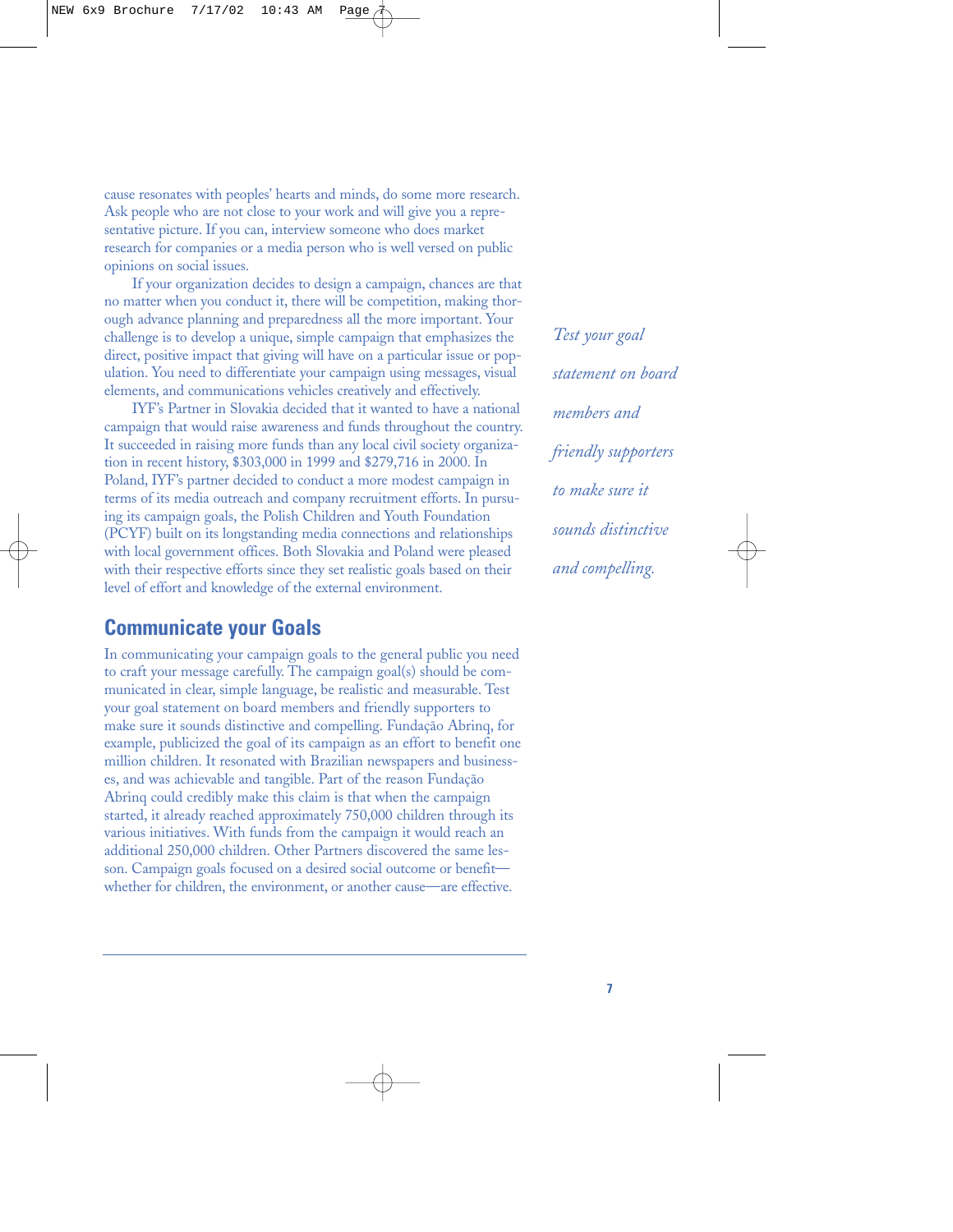For planning purposes, your organization might have a series of internal objectives and targets that are not publicized. Partners developed projections—for example, amount of funds to be raised, number of individual donors, and number of companies recruited—in order to gauge the costs and benefits of the campaign. They also needed these types of data to convince board members, staff, and others of the benefits of a campaign. A few tips from this process:

- Research what other first-time campaigns by similar size NGOs have raised in the past and use these data as a yardstick;
- Do not over-estimate the amount you will raise; one Partner set its target too high and as a result there was a sense of disappointment among board members, even though the organization raised almost \$1 million; the problem was it was 1/20th of what the NGO thought it would raise;
- View your monetary goals as only one of several; equally important might be increasing your name recognition, forming new relationships with companies and individual supporters; and creating more and closer contacts with the media.
- Keep reminding board and staff members how the campaign fits into your organization's overall growth and sustainability. Creating a positive identity is a process that takes time and effort as does building a support base.

# **Secure the Right (and Enough) Resources**

Developing a solid plan for your campaign involves creating a good budget. As with any project, taking the time to plan well and anticipate your expenses and revenue is time well invested. The types of expenses your organization can anticipate include:

- Personnel
- Services such as public relations, graphic design, printing
- Communications (postage, telephone)
- Products such as t-shirts, buttons, and other items
- Travel
- Events
- Administration

*It is important to be very realistic about your costs and your ability to 1) cover a high percentage of your costs through sponsorships and donated services; and/or 2) raise enough funds to cover your costs and generate a "surplus" to invest in your cause.*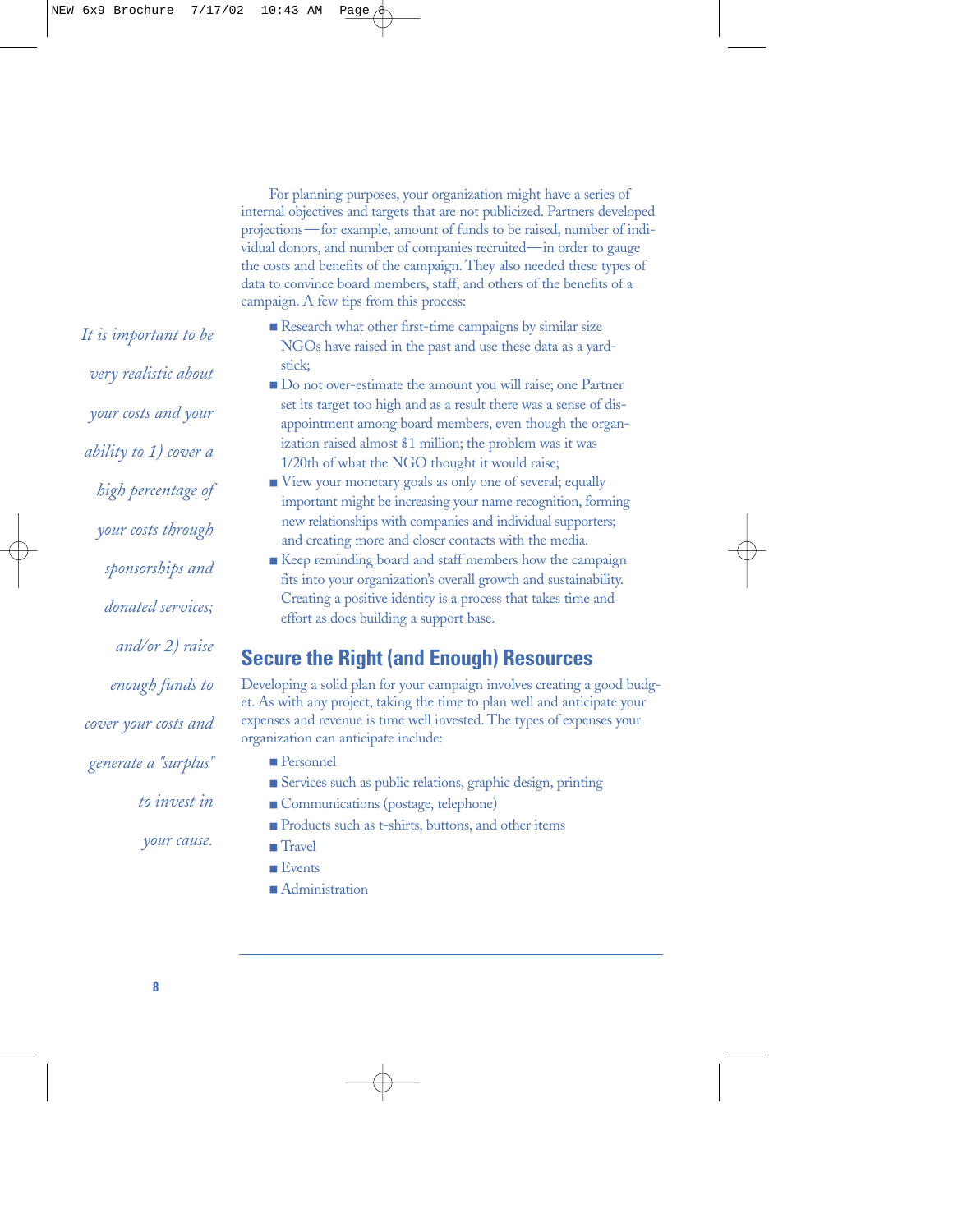■ Technology, if you need to purchase and install a donor database to log in, track, and acknowledge contributions

Once you have developed the budget, you will want to scan the organization to identify existing assets (personnel, volunteers, technology, website, brochures, etc.) that can be re-deployed to implement the campaign. For some, such as personnel, it is possible to use existing resources to keep your costs down. For other costs such as campaignspecific promotional efforts and materials, you can anticipate new areas of expenditure.

It is important to be very realistic about your costs and your ability to 1) cover a high percentage of your costs through sponsorships and donated services; and/or 2) raise enough funds to cover your costs and generate a "surplus" to invest in your cause. Throughout the campaign keep revisiting your expense and income ratios to make sure you are spending wisely and getting a level of benefit that is commensurate with your level of investment. Brazil's Fundação Abrinq had a cost-benefit ratio of 1:13.8!

IYF Partners succeeded in mobilizing donations to cover all or most of these costs. Ecuador's campaign cost \$111,295 to implement; through cash and in-kind donations it was able to cover its campaign expenses. In the Philippines, the total value of in-kind contributions for media-related support exceeded \$1 million. The Filipinos covered 97% of their campaign costs through sponsorships and in-kind donations. In a later section we address how to mobilize support from the private sector to underwrite the costs of your campaign.

### **Form a Strong Team**

Early in the planning process, Partners created steering committees to lend prestige, visibility, and support to their campaigns. Members included leading public officials, business executives, board members, media owners, and other prominent individuals. The members' names appeared on campaign print materials and they made public appearances on behalf of the campaign. Steering committee members also were helpful in securing introductions and meetings with business and media executives who subsequently agreed to sponsor the campaign or provide matching funds.

Depending on the scope of your campaign, the number of people required to manage the day-to-day operations will vary. You will need to assess staff and volunteer availability and experience as you design your campaign. While staffing will vary, here are some of the job categories that existing or temporary staff will need to fulfill:

*Depending on the scope of your campaign, the number of people required to manage the day-to-day operations will vary.*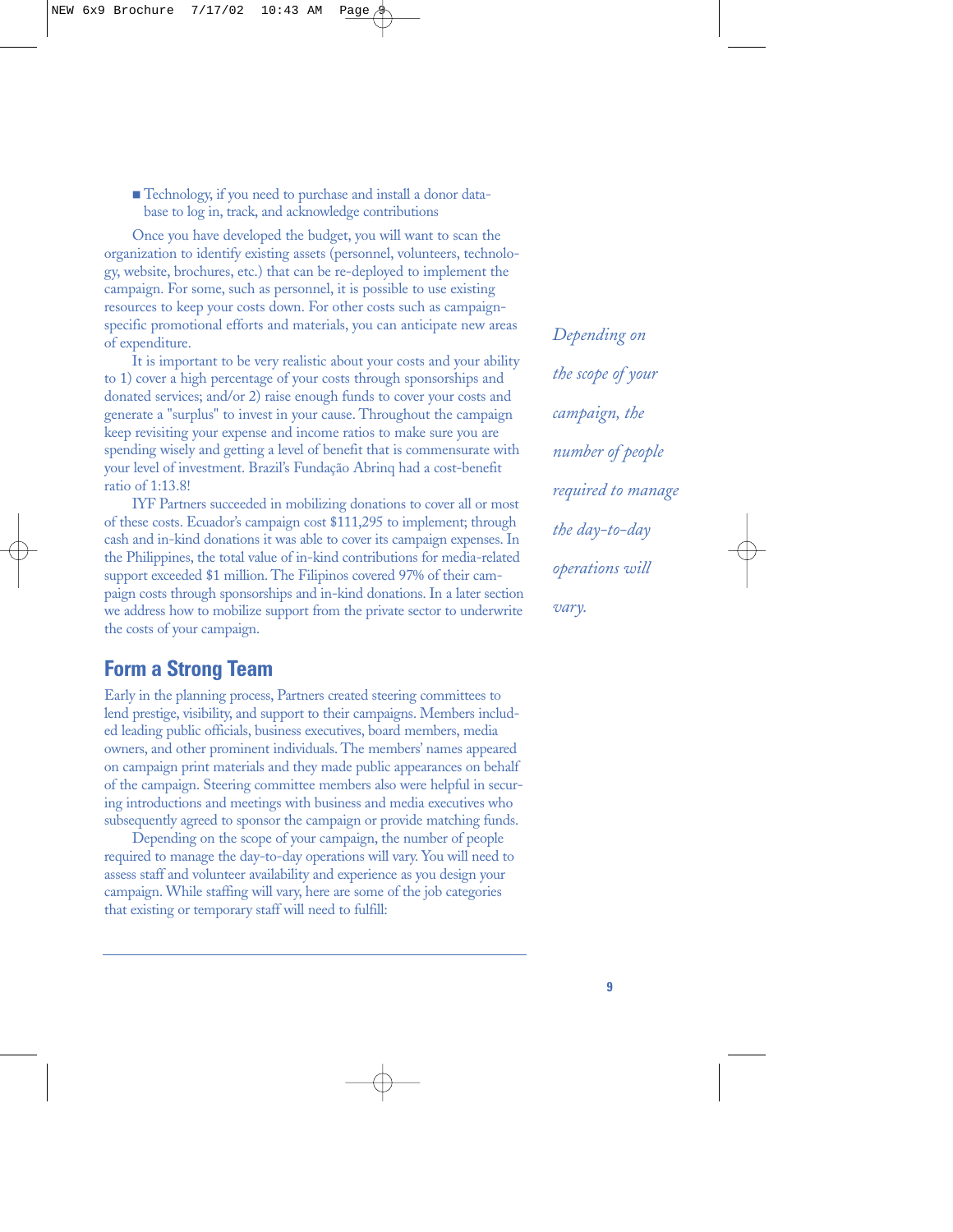**Campaign Manager –** responsible for day-to-day operations, overseeing the campaign staff and reporting to the board and other interested parties. This will be a full-time role. *Alternative:* If you do not have the resources to create this position, consider having the executive director coordinate the effort with the understanding that he/she needs to be able to delegate operational issues to competent staff.

**Advertising and Media Relations Director** – responsible for developing messages, materials, and relationships with key media outlets, as well as for planning special events and working closely with the campaign spokesperson. Depending on the scope of your communications department, this will be a full or nearly-full time role. *Alternative:* You can use your existing communications person and team her/him up with a volunteer public relations expert.

**Corporate Relations Manager** – responsible for generating a list of potential corporate participants, and a strategy to cultivate company support; overseeing the implementation of the campaign's corporate strategy. This should be a full-time position, unless your organization chooses not to cultivate relationships with corporations. *Alternative:* A senior-level person with strong leadership and communications skills who is able to coach and supervise volunteers.

**Financial Manager –** responsible for overseeing all finacial aspects of the campaign (donor database, accounting, receipts, allocation of funds raised, etc). This person's professionalism will help create confidence among donors that their money is safe with your NGO. This should be under the purview of your organization's existing accounting and technical support personnel.

**Administrator –** keeps all records of the campaign for current reference and future use. This role could feasibly be combined with another to conserve resources, but its importance in terms of maintaining the organizational integrity of the campaign cannot be overstated.

**Program Support** – provides information to participants about the programs to be supported through the funds raised. This aspect of the campaign should be incorporated into the work of the NGO's program staff.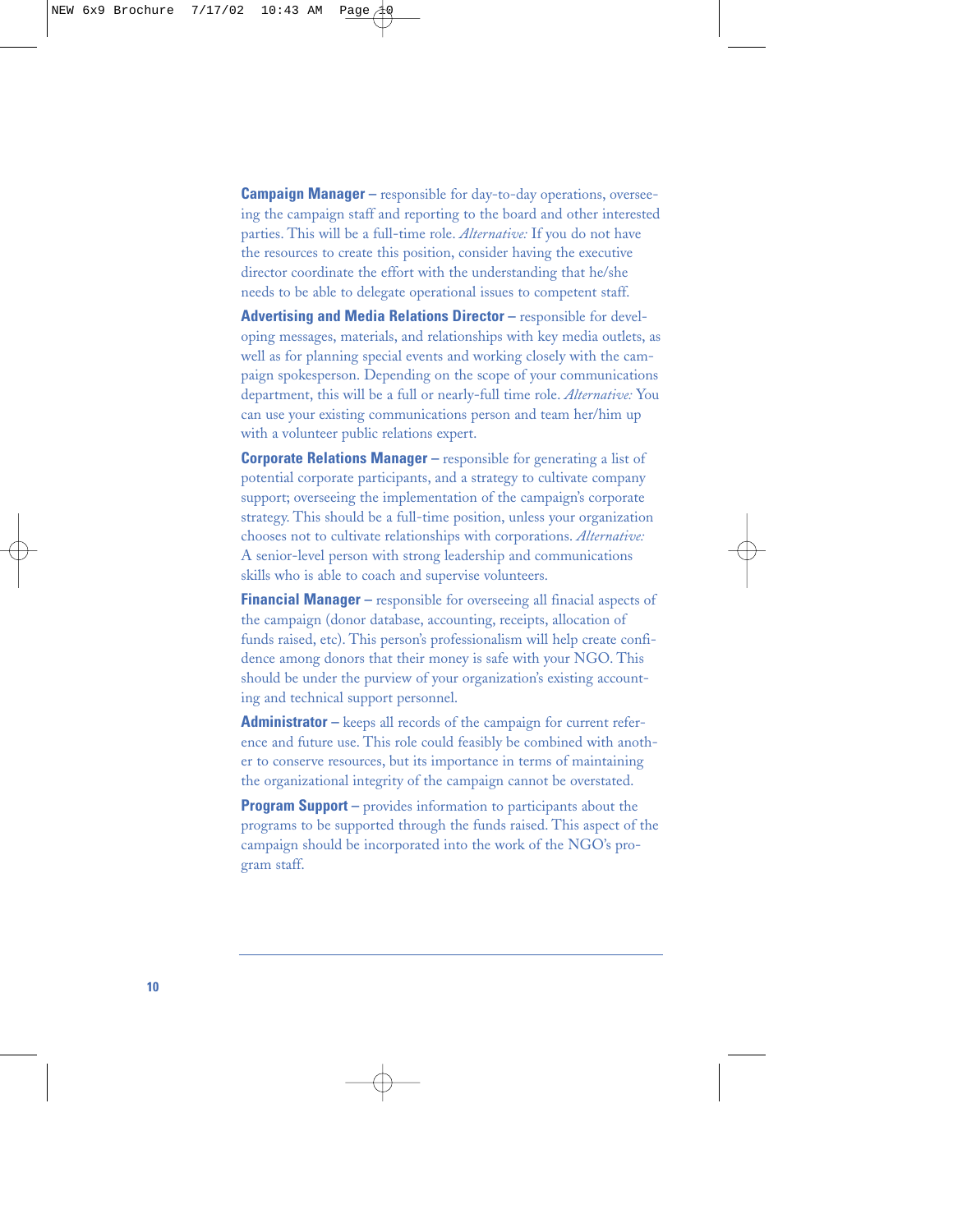Some IYF partners created a separate entity to augment their capacity to design and manage a national campaign. The Children and Youth Foundation of the Philippines (CYFP) and the Ayala Foundation built a secretariat to manage the campaign. CYFP seconded an advertising manager and a writer to the secretariat; the Ayala Foundation supplied corporate management and volunteer staff. The secretariat managed day-to-day details, implementing the decisions of a steering committee made up of high-level public officials and business executives. Ireland's campaign was managed by a special campaign committee, which reported to the board of Irish Youth Foundation and coordinated with staff.

Fundação Abrinq's (Brazil) existing staff members, who have strong skills in the areas of fundraising and public and corporate relations, absorbed the campaign's additional work. The Czech Republic's NROS, allocated one full-time staff and several part-time workers to manage its first year campaign. For the second year there are three full-time staff, one member of whom is fulfilling a civil service commitment as an alternative to military service.

The Children of Slovakia Foundation (CSF) advises an NGO conducting its first campaign to find an energetic, creative person to handle the communications side (e.g., to develop the strategy to promote the campaign brand, to oversee its implementation, to use their media contacts, etc.) who works closely with the organization's program director, who brings credibility and knowledge of the issues.

The key team members must plot every aspect of the campaign, from the operating budget and timeline to the identification and pitching of target audiences to the reporting of how the funds raised were spent.

Each of these areas will fall under the specific responsibility of one team member and a reporting system should be established so all team members are aware of one another's activities. Organizing your operation from the beginning with clear responsibilities and lines of communication will increase public confidence in the campaign. Your corporate supporters will appreciate your efficient, business-like approach.

The final step in getting ready is to define a timeline. Be sure your staff has input and is clear as to what their responsibilities are so they may judge whether the target dates are achievable.

*Using the key team members you have identified, you must plot every aspect of the campaign, from the operating budget and timeline to the identification and pitching of target audiences to the reporting of how the funds raised were spent.*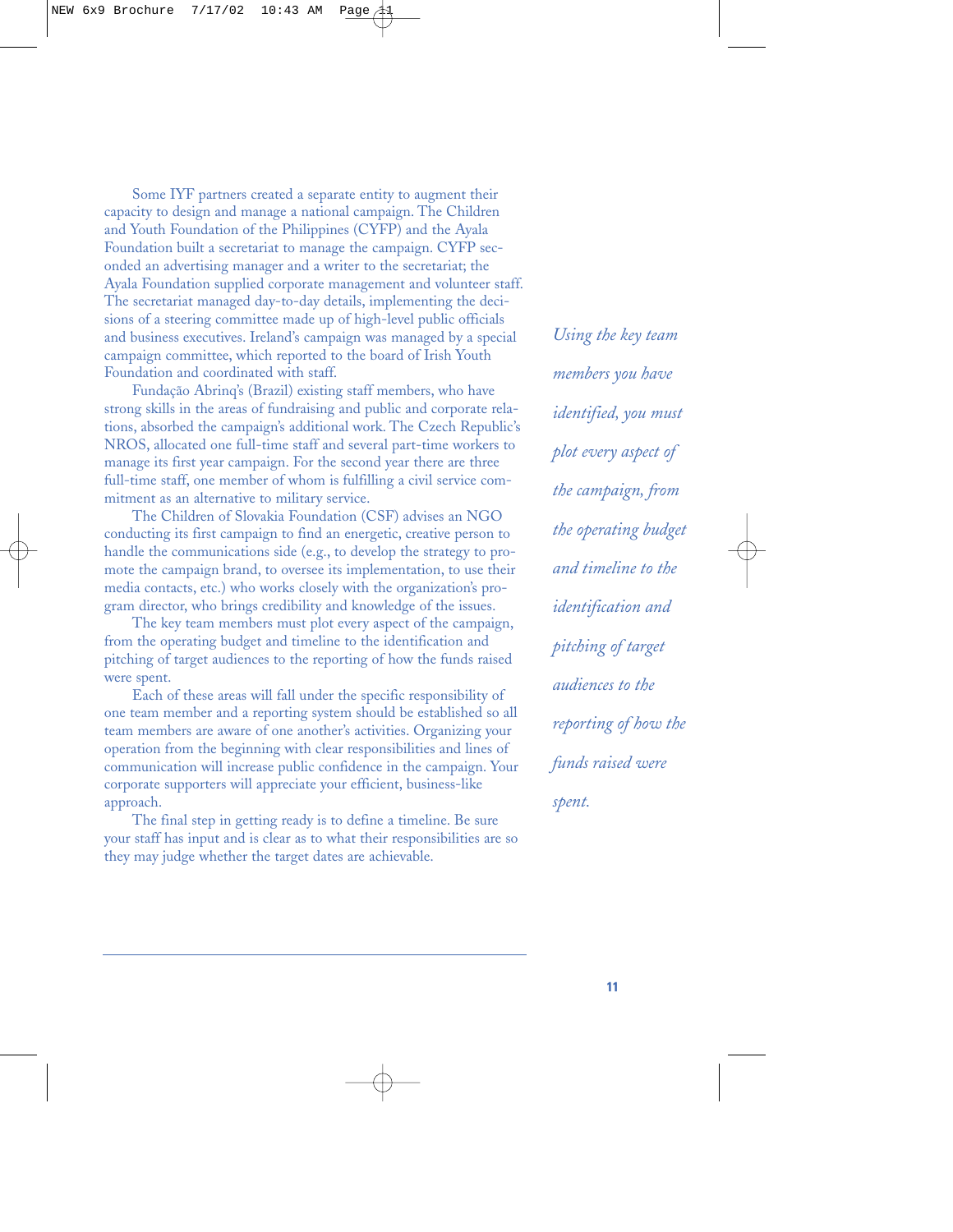# **MARKETING YOUR CAMPAIGN**

### **Create a Clear Brand**

fundraising campaign is one vehicle for reaching new audi-<br>ences and heightening their awareness of your organization<br>and its issues. With a campaign your organization's image<br>will be enhanced or tarnished according to how ences and heightening their awareness of your organization and its issues. With a campaign your organization's image will be enhanced or tarnished according to how people perceive the campaign. Without exception, IYF Partners' identity was enhanced as a result of their campaigns. Key to their success was selecting effective messages, visuals, and communications vehicles to establish the campaign brand in the minds of the audiences they wanted to reach.

The better you identify and understand your different audiences, the greater your success in creating your campaign brand image. Partners in Slovakia, the Philippines, Brazil, and Ecuador, for example, targeted two different audiences: company executives and individuals working for the companies. To communicate the purposes of the campaign to companies, Slovakia developed a personalized letter on campaign letterhead. Trained staff followed up with visits or telephone calls. For individuals, the Slovaks developed a brochure with pictures of potential beneficiaries, a description of how their contributions would be used and information on the organization running the campaign. To sensitize the general public, CSF ran radio and television spots and placed stories and advertisements in major newspapers. The Slovaks found that overly emotional advertisements featuring the neediest children were not an effective way to capture the message and essence of their campaign. Instead, they found more light-hearted television spots, highlighting children's personalities and joy for life, to be more compelling and consistent with their campaign essence.

IYF Partners used a variety of strategies to create awareness and positive feelings about their campaign. It was important that the different strategies and vehicles all communicated a consistent look, message, and content about the campaign.

### **Use the Media**

Using mass media proved the most efficient and effective way to create broad awareness of the campaign. Partners followed some basic principles for developing a good media strategy:

■ Define how you want to "brand" the campaign in the minds of your audiences. Partners used the end of the millennium to create attention around a unique opportunity to make the next millennium better for children. In addition to communicating opportunity, the brand expressed

*The better you identify and understand your different audiences, the greater your success in creating your campaign brand image.*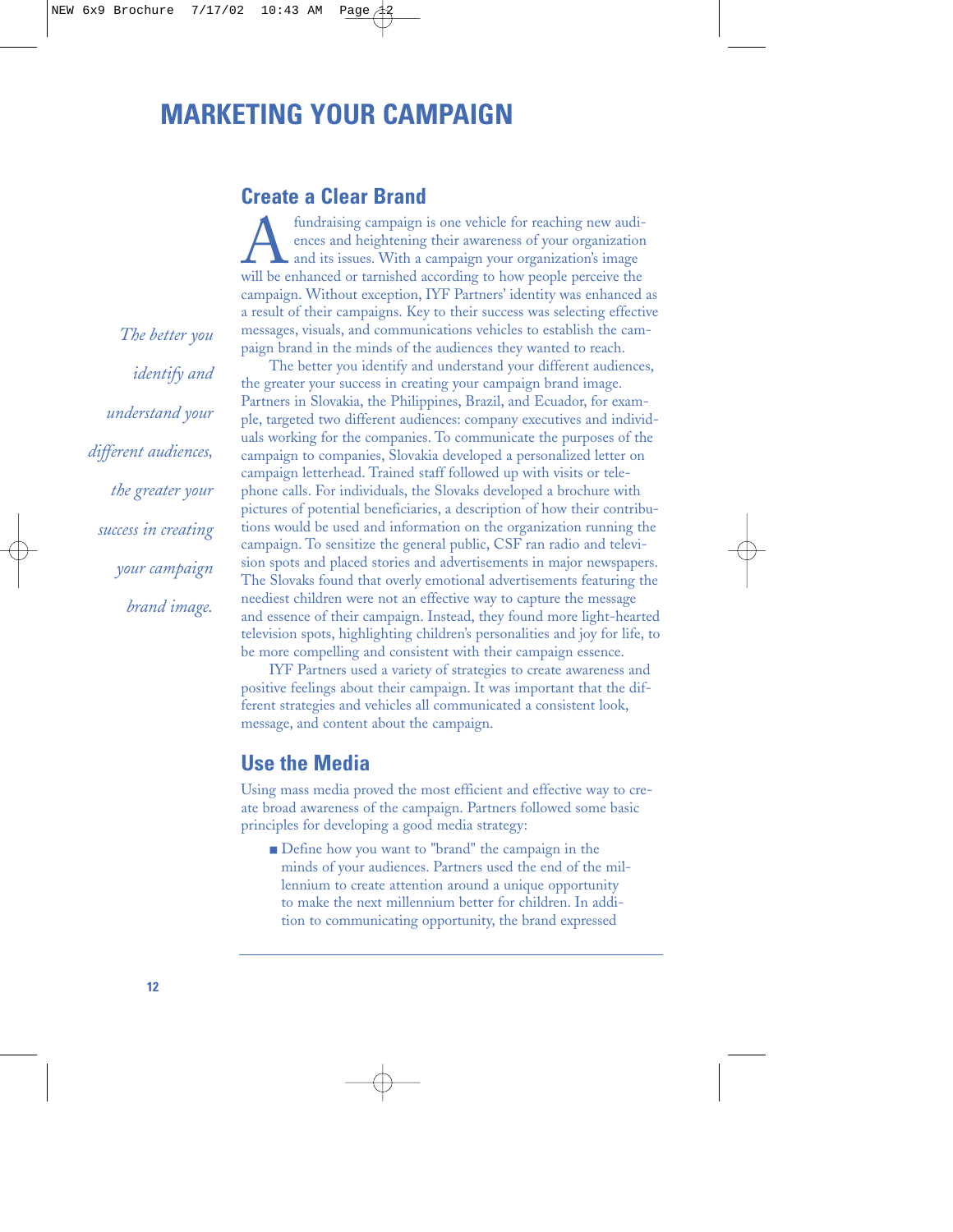hope for a better future, making a difference, investing in strong programs, and impeccable accountability. A special logo and other visuals were created to promote the campaign.

- Develop a clear, easy message; some partners reinforced their message with a jingle. The Philippines' tag line: " It's time to care, it's time to share" worked well, for example.
- Target specific audiences and know their preferences so your messages and communications are effective.
- Cultivate relationships with journalists, television and radio people.
- Refer to your plan and timeline and adjust accordingly.
- Orient staff and all volunteers on your communications strategy and materials so they use them effectively.
- Provide reliable and clear information.

For Partners whose organizations were not well known among the media, having a celebrity(ies) associated with the campaign proved beneficial. By having the celebrities, Partners found it easier to attract media attention. If you use a celebrity spokesperson you need to ensure that he/she does not become the focus of all attention, obscuring the campaign message and your organization.

Your media outreach plan also should include:

- A launch event that draws media coverage;
- Use of campaign materials such as brochures, template press releases, pre-written stories for smaller publications, and footage about your cause;
- Lists of key media outlets and journalists to target;
- Ongoing events and briefings to keep the media informed;
- Preparation and use of experts to discuss the issues, and
- A clear statement on how your campaign will benefit a specific population or issue.

Slovakia's CSF cultivated an existing relationship between a board member and the largest TV station in the country. Television and radio provided the widest spectrum of publicity with all three Slovak televisions stations broadcasting 400 spots and radio airing another 400 spots.

*For Partners whose organizations were not well known among the media, having a celebrity(ies) associated with the campaign proved beneficial.*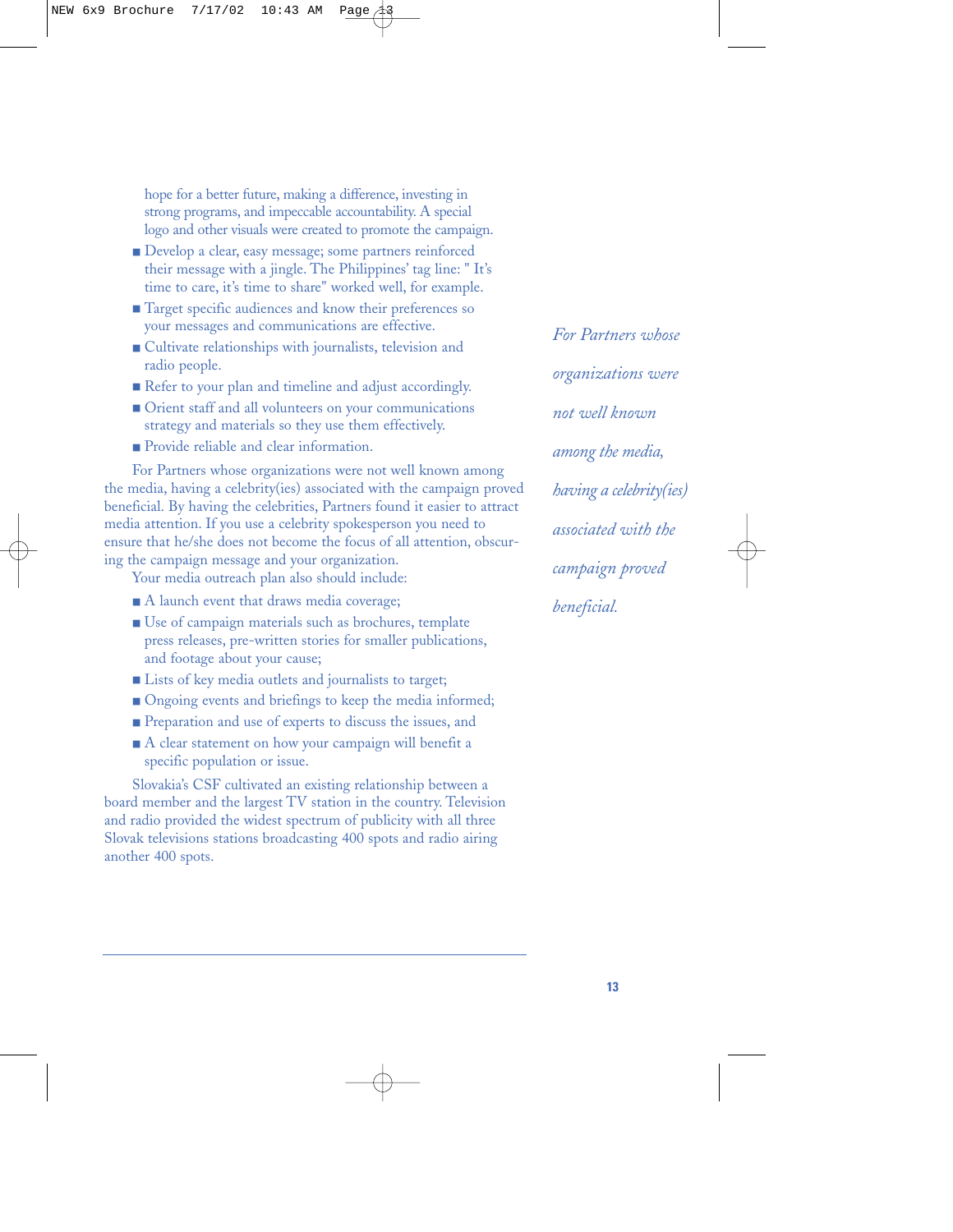Your media strategy can build the confidence of potential corporate sponsors. In Slovakia, the media plan was instrumental in convincing many corporate sponsors to participate in the campaign. CSF was able to provide executives with specific information on the level of media exposure each company could expect with its proposed level of donation. The agreements with major media for free airtime or space and event coverage were in place before businesses were approached, so CSF knew exactly how much it could offer to each company. In this way Slovakia exercised a basic principle of a good partnership: reciprocity.

Partners used a variety of vehicles, not only mass media, to create awareness about their campaigns such as:

- Ecuador: Used the colors of its major sponsor, MasterCard, on its promotional materials. MasterCard mailed information on the campaign to its 14,000 cardholders. Another company produced 50 billboards on the campaign, which were displayed on major roads in the country.
- Israel: Convinced a national airline company to run a short clip on the campaign during flights to mobilize awareness and support.
- Germany: Created postcards for public places and print advertisements in which well known German celebrities made puns about their line of work (professional soccer, high fashion, etc.) to attract public attention to the campaign

# **Reach Individuals**

To make the campaign meaningful and real to individuals, Partners used other communications strategies to complement their mass media efforts. To motivate people to act, not just to be aware, other communications vehicles were needed, as media alone was not always sufficient to get people to make a corporate or personal commitment. Some of the ways Partners brought their campaigns closer to people included:

■ School children in the Philippines sold buttons to raise money for the campaign and flyers were distributed by civic associations.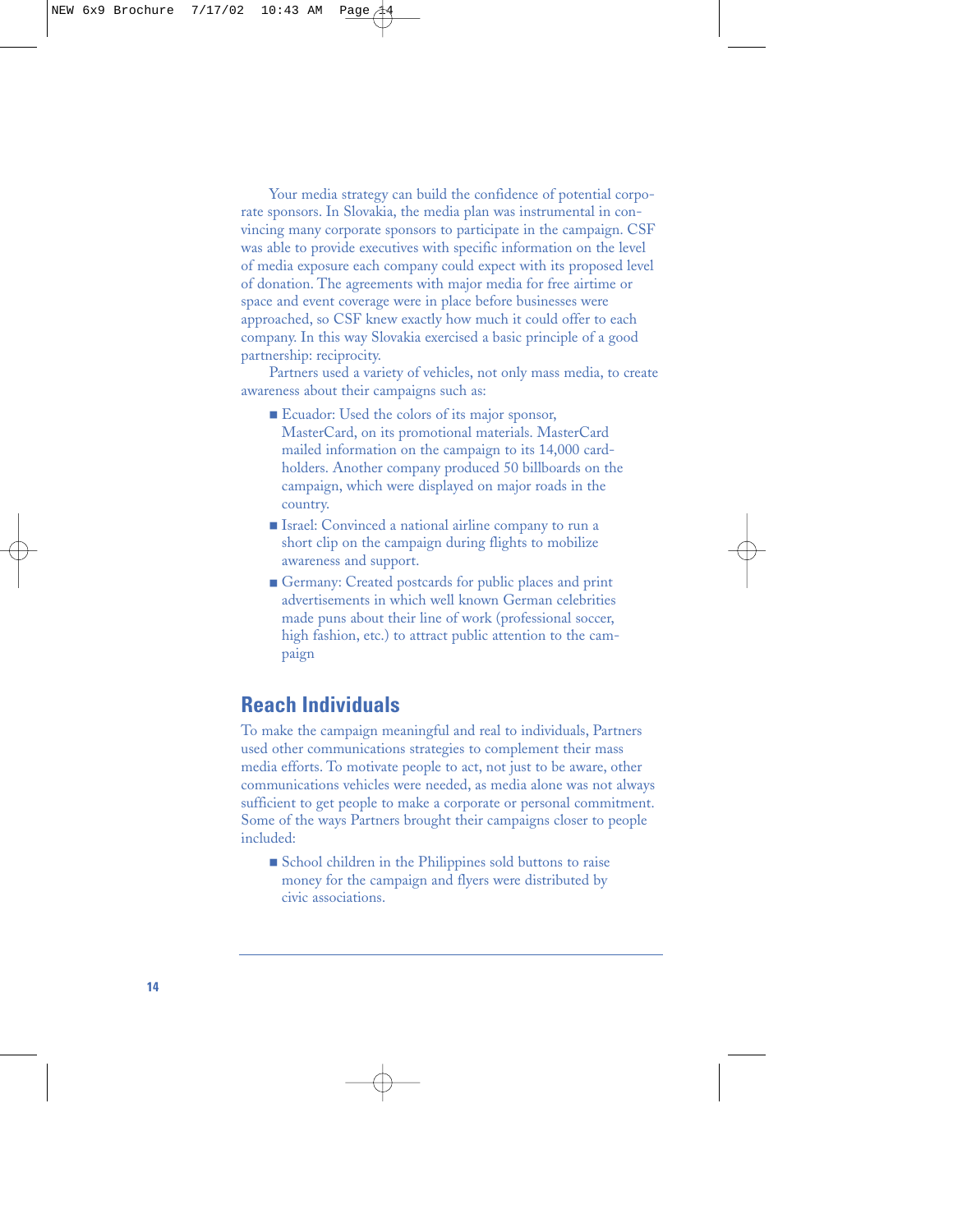- In addition to a national telethon with Czech Television, there were musical and cultural events throughout the Czech Republic to mobilize people. Local NGOs that would benefit from the campaign appeared at these events.
- The Philippine Basketball Association donated a set amount for each point scored in the last 2 minutes of every game, which resulted in \$6,250 for the campaign. It also generated additional media coverage.
- Youth organizations in Ecuador organized a "peaceful" takeover" of several media outlets, complete with entertainment by clowns and high school choirs, during which they carried out interviews and interrupted programming to ask people to get involved.
- The Stars restaurant chain in the Philippines promoted the campaign inside its restaurants and secured \$17,890.

Most Partners opted to reach individuals at their places of employment so their communications relied, to some extent, on making the best use of workplace communications vehicles. There, Partners developed more personalized methods of communicating with employees through outreach by campaign "captains" within the company, events, videos, email reminders, brochures, and posters. Partners in the Philippines and the Czech Republic brought their campaigns to individuals where they lived and learned, not only worked.

If you decide to target several audiences, you need to consider a wider array of communications methods and tools. Typically, this requires more planning, designing, time, and resources. This extra effort might pay off for your NGO if it can mobilize the talent and resources to plan and implement a more complex communications strategy. It also might make sense if your NGO's longer-term goal is to build support among a diverse and growing number of individuals and institutions. It depends on your campaign goals and organizational capacity. For most IYF Partners, as this was their first fund raising campaign, they chose to limit their audiences to employers and employees and thus, concentrate their efforts. In future years, they have the option of continuing to concentrate on this target audience or diversify to include new segments of the general public.

*... you need to determine the goal(s) of your campaign to determine whether or not you want to target multiple or specific segments of society.*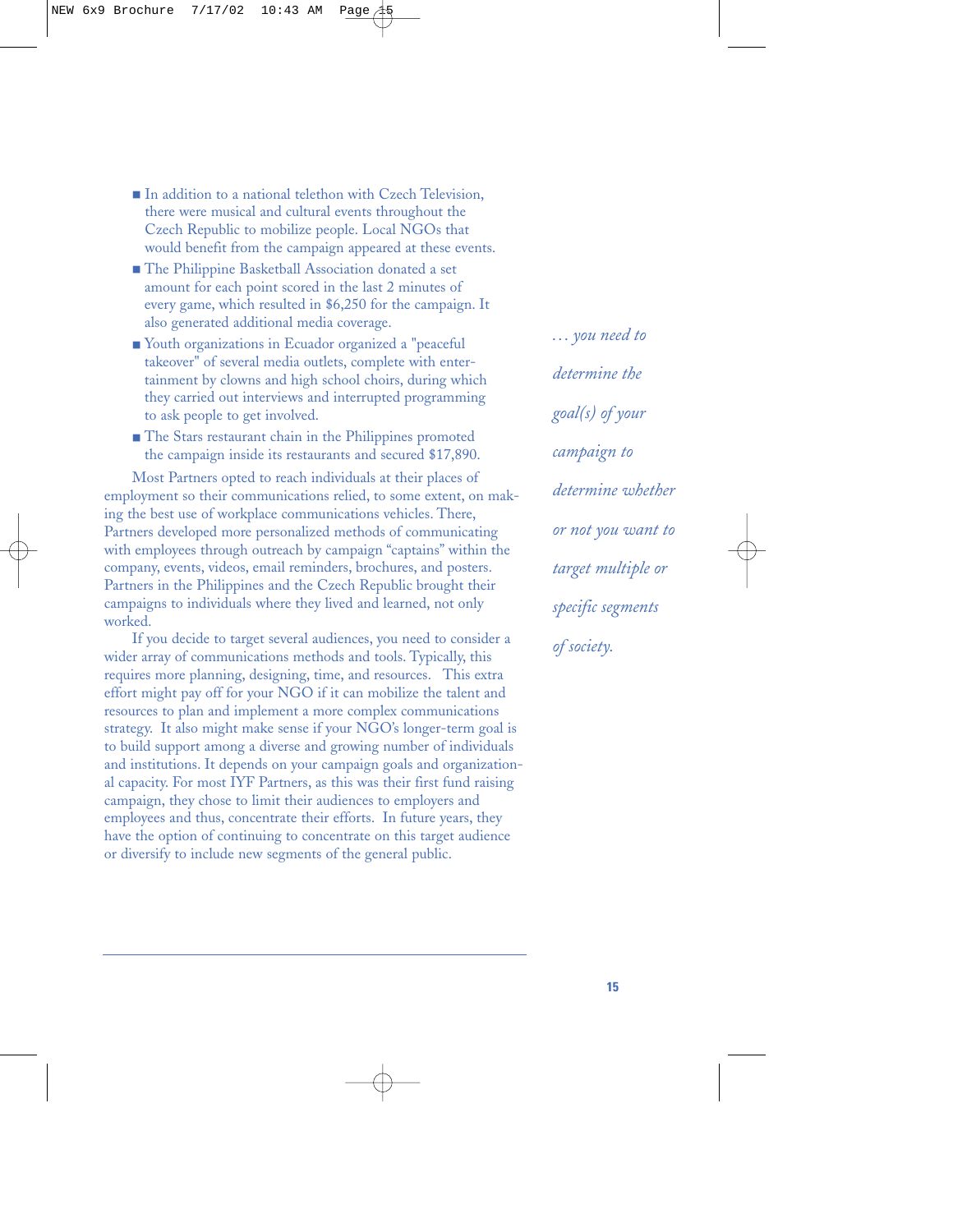# **BUILDING RELATIONSHIPS WITH CORPORATE PARTNERS**

For most Partners, a fundamental strategy for mobilizing funds<br>was to recruit and involve businesses<sup>1</sup>. By building relation-<br>ships with companies, Partners sought to: 1) mobilize dona-<br>tions and in-kind support, and 2) r was to recruit and involve businesses<sup>1</sup>. By building relationships with companies, Partners sought to: 1) mobilize donations and in-kind support, and 2) reach thousands of individuals, namely company employees. For NGOs with limited resources and time, finding efficient ways to reach large numbers of people was critical. It also was logical to target employees since the campaign played on the theme of donating the equivalent of an hour's wage or more. Some Partners also leveraged their relationships with companies to reach another set of individuals: the companies' customers.

Different ways for companies to participate in your campaign include:

#### **Underwriting Sponsor**

A company provides funding to cover administrative costs, including salaries, materials, and event costs. This can be a pre-arranged lump sum or can be based on a percentage of the estimated overall costs to run the campaign. Securing sponsors was critical to all Partners.

#### **Supporter**

A company agrees to promote an employee based-campaign. It also might commit to matching employees' donations or to providing an outright grant. You will want to advocate for either one of these options in your negotiations.

#### **In-Kind**

In order to reduce costs, a company donates products or services the campaign needs such as phone lines and bank advertising services. For Partners, in-kind contributions of public relations services and media spots were invaluable.

#### **Cause Related Marketing**

This strategy associates the campaign with a product or service produced by a company. Consumers are drawn to products that benefit or promote a social cause, and therefore to the companies which make those products. An increase in sales signals consumer appreciation for the company's commitment to social causes. Be sure that you are clear about the value of your organization's name and reputation. Make clear to the company what you want to receive in return. Is it funds, free promotion, both? You need to be confident in your negotiations

*For Partners, in-kind contributions of public relations services and media spots were invaluable.*

<sup>&</sup>lt;sup>1</sup>For more information on issues and strategies concerning NGO-company partnerships, consult *Growing your Organization: A Sustainability Resource Book for NGOs,* International Youth Foundation, 2000.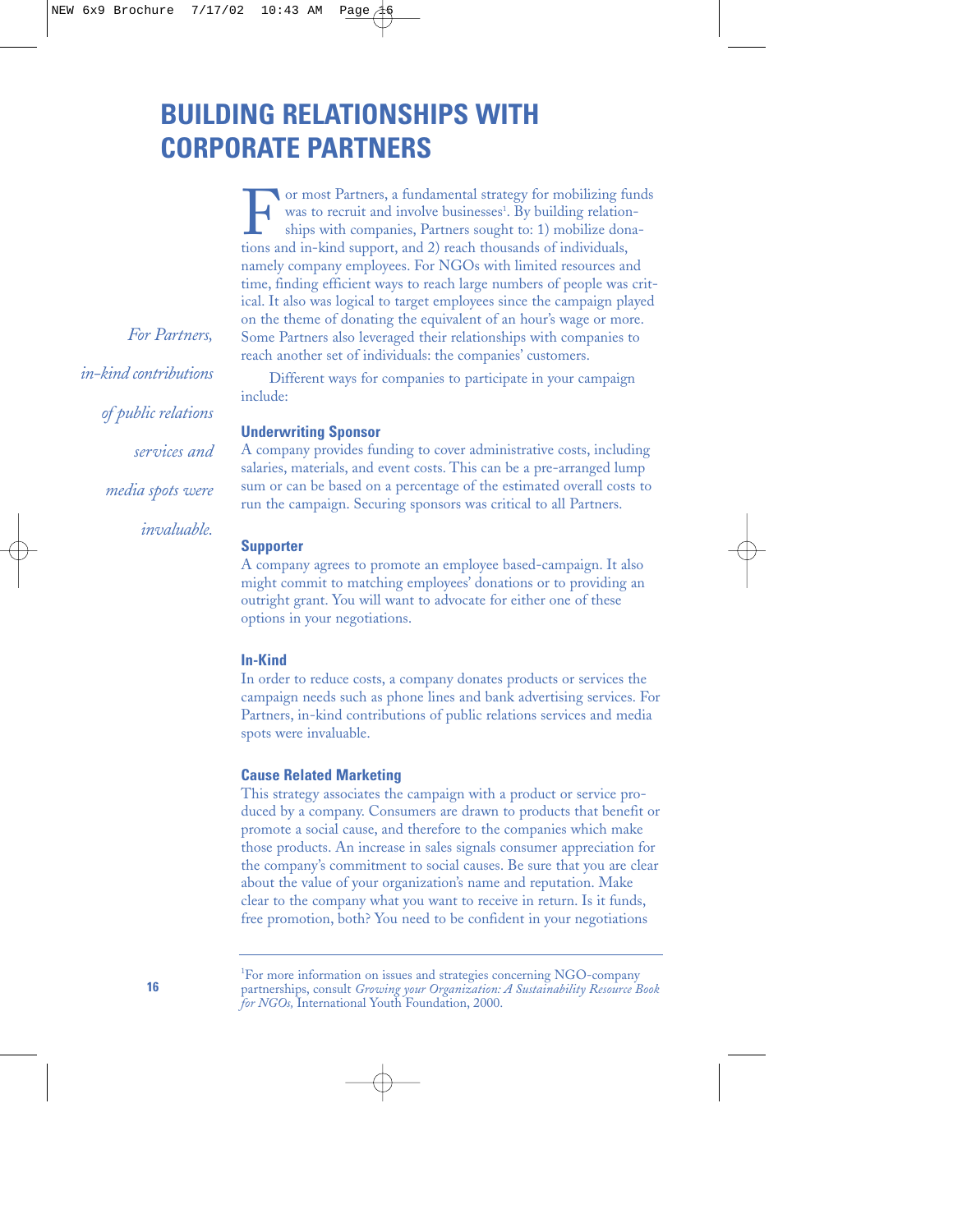that you bring the company an asset that will enhance consumers' loyalty, recognition, and/or admiration.

Fundação Abrinq relied upon its established identity and credibility to recruit its corporate supporters, 90% of which were new contacts at the start of its campaign. Fundação Abrinq gave the companies the option to run an employee-based campaign or to do cause-related marketing, whereby earnings from a percentage of products sold would be donated to the campaign. Abrinq estimates half of the \$248,000 raised in 1999 came from cause-related marketing.

Fundación Esquel-Ecuador's partnership with MasterCard had various dimensions. First, the company made a cash donation. As mentioned earlier, the company also sent information about the campaign along with a method of payment slip to its 14,000 cardholders. Third, Mastercard pledged a percentage of purchases charged to MasterCard to Ecuador's campaign.

In the Philippines, a milk company placed the campaign logo on its letterhead and an automobile services company donated a percentage of each liter of gas sold during one month to the campaign.

Use your board members, steering committee, staff, and friends to identify the businesses you want to cultivate. In your campaign plan you identified how many companies you hoped to contact and recruit for the campaign. You will find, as did Partners, that you will need to continuously revisit your list of targeted companies to expand it as 1) some of your top prospects do not commit, or 2) as you succeed with your recruitment efforts and need to reach out to more companies. To develop your list of company targets consider these criteria:

- Similar targets: Look for companies targeting the same "market" as your campaign. It might be parents or teachers or environmentally conscious citizens. If it is parents, for example, then make a list of companies that target this segment of the market. For Partners it might be companies producing sports equipment, health products, educational toys and games, or particular food products.
- Growth: Consider companies that are expanding their markets and might be open to showing their appreciation to consumers by "giving back" to the community.
- Track record: Identify companies that have a pattern of being socially responsible.
- Competition: Your campaign might help a company differentiate a product or service that is facing stiff competition.

*Use your board members, steering committee, staff and friends to identify the businesses you want to cultivate.*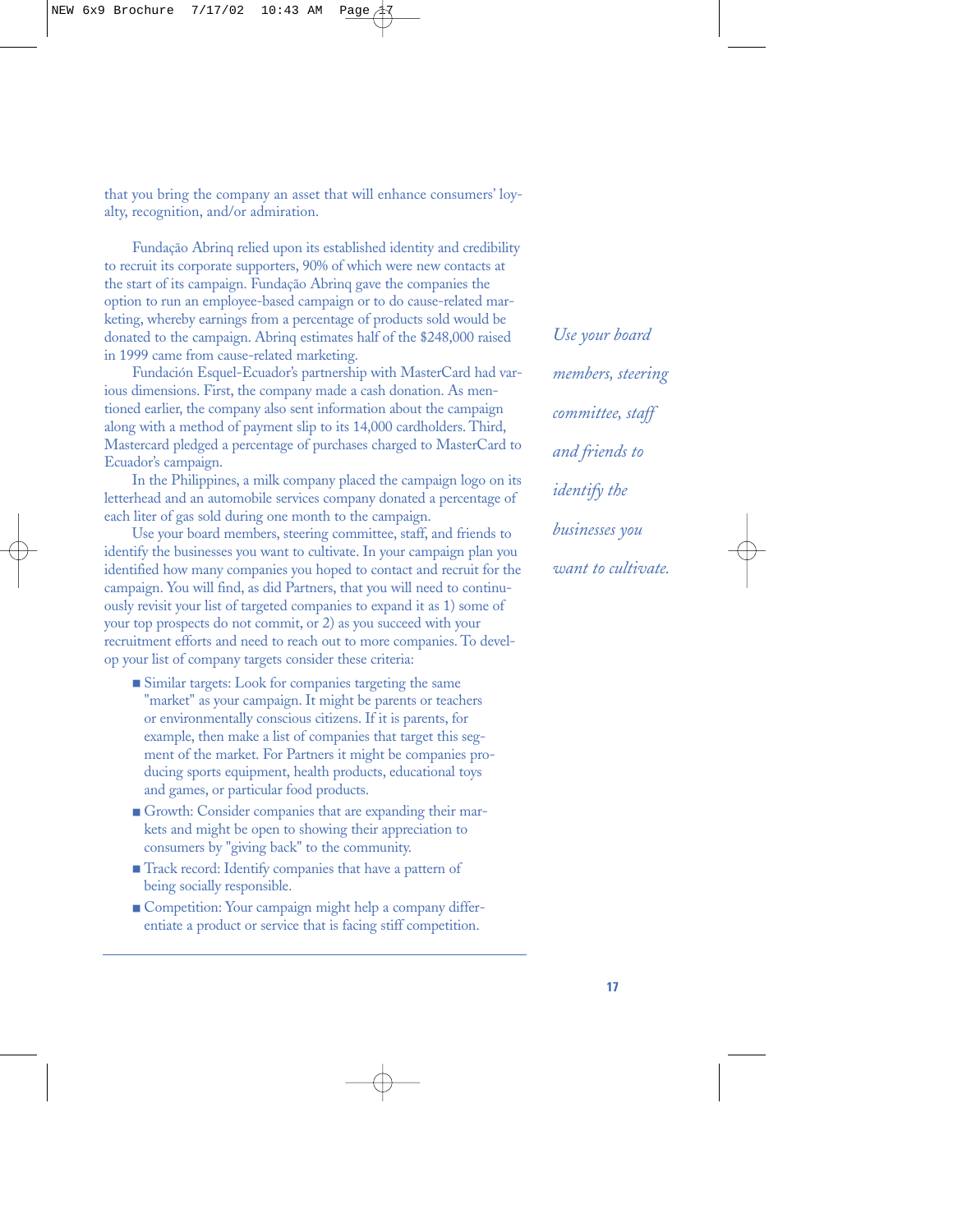■ Association: Go to your public relations and accounting firms and see if they will open doors with any of their business clients.

Consider pursuing companies until you have secured a key underwriting sponsor and/or supporter in each industry. In Ireland, for example, the campaign divided the private sector into its various industries and assigned a team to pursue each industry.

As you develop an effective pitch for your potential corporate partners, consider these tips:

- State the purpose of the campaign with conviction and enthusiasm;
- Be forthright about the benefits to the company;
- Be clear on how the company may participate;
- Emphasize the credibility, effectiveness, and reliability of your organization;
- Make sure you differentiate your campaign from any others; and,
- Be clear about the type of support the campaign will offer to the company whether it sponsors, provides a grant, and/or supports an employee-based campaign.

To recruit a company you will want to secure a meeting with the CEO or another top decision maker in a company. Partners did this by 1) enlisting board and steering committee members or other influential friends to gain access to company presidents, or 2) sending a personalized letter to the president, signed by the campaign chairperson and/or NGO executive director which was followed up by a telephone call. As one would expect, Partners had the greatest success in gaining access to companies in which there was prior personal or professional connection through their board, steering committee, or another supporter. Having a board member present for the first meeting proved vital for attracting companies that had no prior relationship with the NGO. Equally critical are professional looking and sounding staff presentations and well designed and written campaign materials, tailored to a business audience.

Persistent follow up after these initial meetings and presentations can make the difference as to whether or not a company commits. Slovakia is one example of doggedness. After an initial contact, Slovakia's ten part-time workers called executives regularly to get an answer as to whether or not the company would participate. When you are operating on a tight timeline and have not a minute to waste,

*Partners had the greatest success in gaining access to companies in which there was prior personal or professional connection through their board, steering committee, or another supporter.*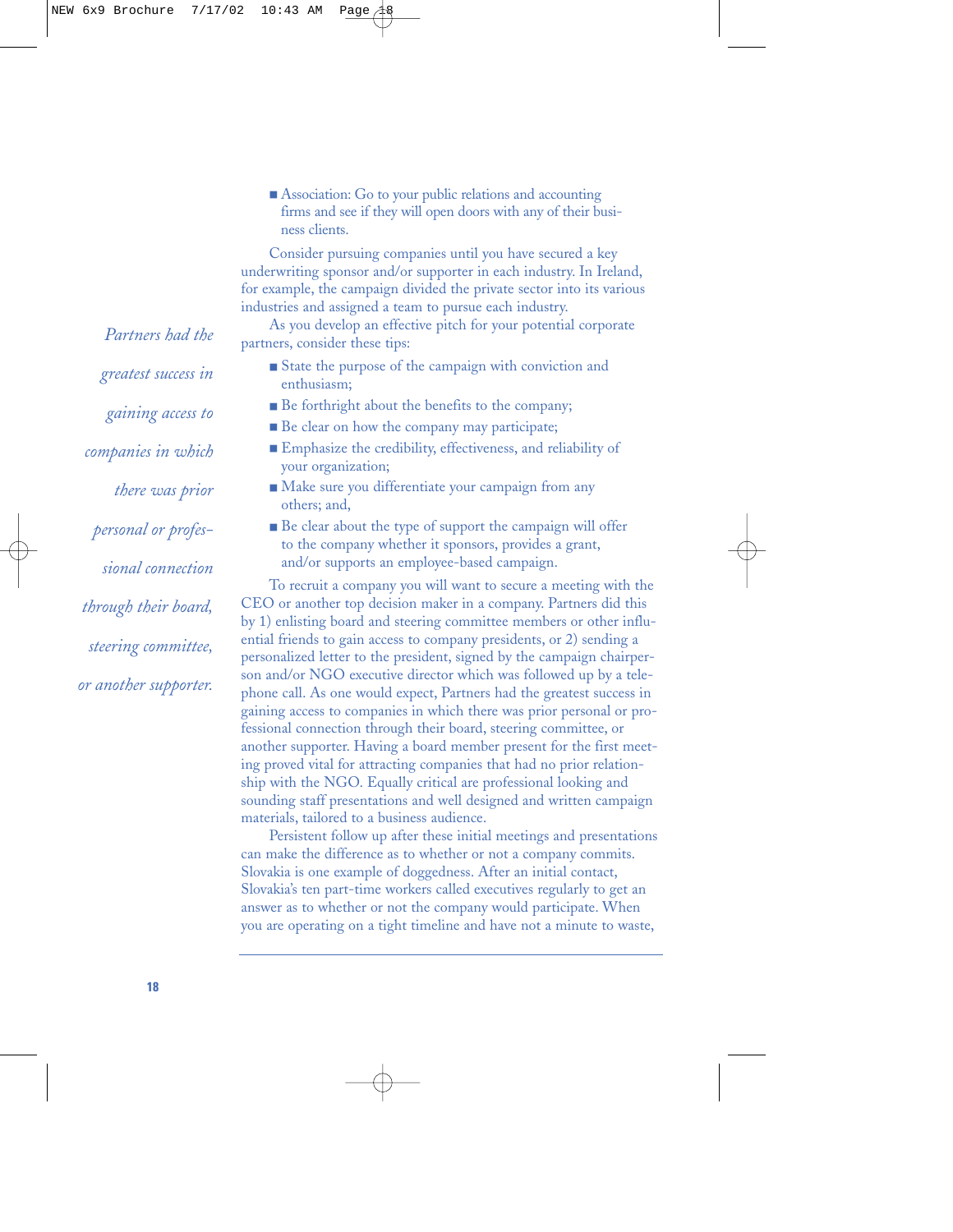knowing when to abandon a target is also important. Ecuador found that it took an average of five contacts and multiple follow-up telephone calls to secure a commitment from one company.

During its two-month campaign, Fundação Abrinq recruited 29 companies including large corporations like Nokia and BCP Telecommunications and small companies. One restaurant chain donated 10% of an entire week's worth of meals sold. Thirty-eight beauty parlors in ten cities gave one day's worth of their revenues.

### **Involving the Public Sector**

Another set of institutions you can target for your campaign is public sector agencies. As with companies, the public sector can provide you with vehicles and opportunities to reach hundreds of people. Government units also can directly support your campaign by making donations of cash or in kind contributions and hosting promotional events.

- 23.4% of Ecuador's campaign contributions were from public sector sources;
- Ireland raised \$5 million, of which \$2.3 million came from the government.

Where Partners already had good access to the government, they tended to build on these to further their campaign goals. On the other hand, for Partners with few established working relationships with the government, this sector was of relatively little importance to the success (or failure) of the campaign. Brazil's Fundação Abrinq, for example, does not receive funds as a matter of policy from the government; therefore, this source was not important to the campaign. Conversely, the Children and Youth Foundation of the Philippines' program for disadvantaged children relies on close coordination with inter-agency public agencies at the local level. During the Filipino's campaign it made sense to involve the local government leagues and National Movement of Young Legislatures to promote the campaign and contribute. Since the mid-1990's, the Polish Children and Youth Foundation (PCYF) had cultivated strong relationships with local governments around education issues. Leveraging the goodwill PCYF had in place to support the campaign was not difficult. Local governments cooperated with press conferences, public endorsements, and by promoting the campaign among employees. Public officials serving as campaign patrons or chairpersons, as cited earlier, can also give the campaign a lift. Each NGO needs to consider, given its political climate, whether and how best to involve public sector units and officials<sup>2</sup>.

*Each NGO needs to consider, given its political climate, whether and how best to involve public sector units and officials.*

<sup>&</sup>lt;sup>2</sup>For more on involving government officials in your organization's sustainability efforts, consult *Growing Your Organization: A Sustainability Resource Book for NGOs,* International Youth Foundation, 2000.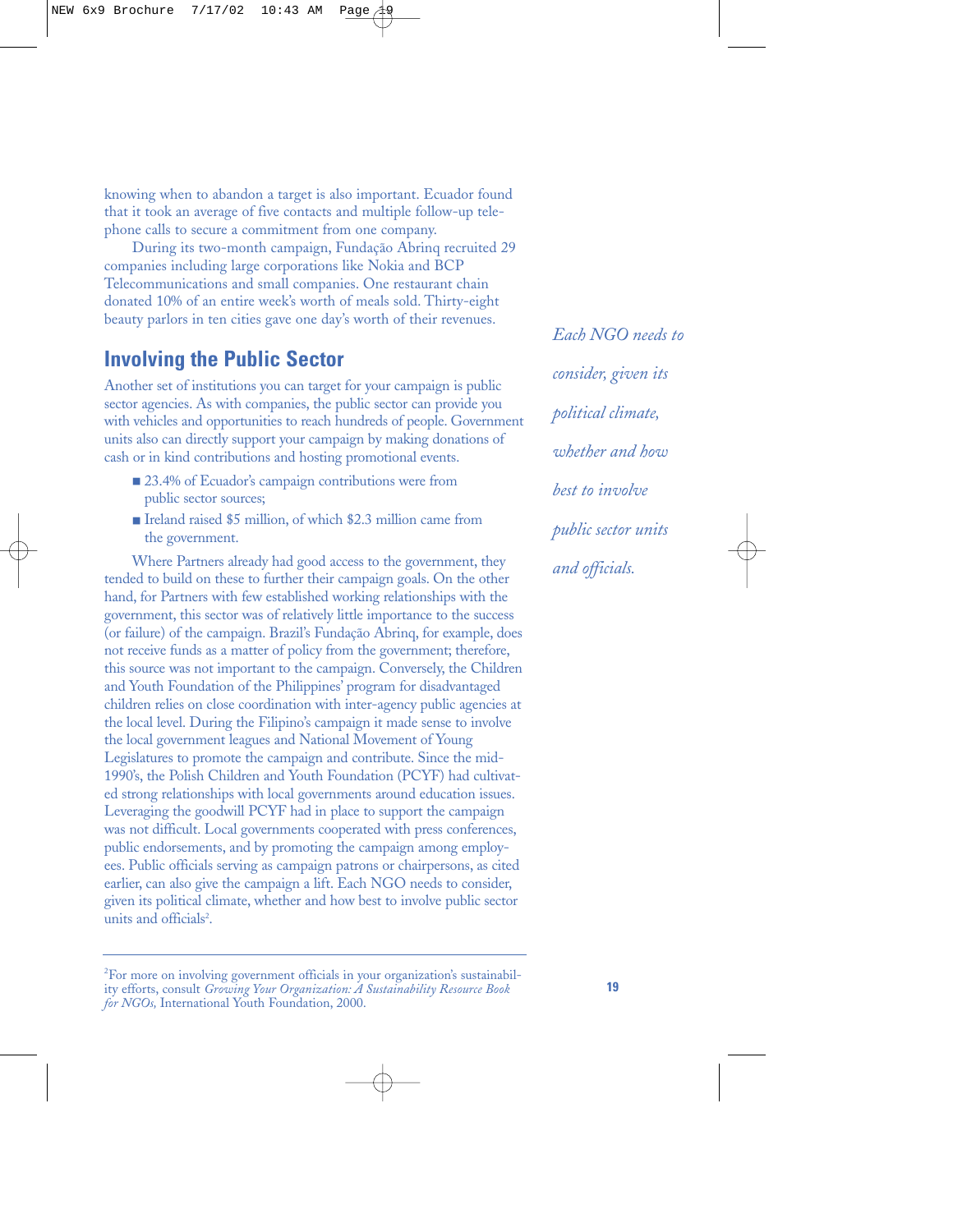# **MANAGING AN EMPLOYEE CAMPAIGN**

This section addresses some of the elements and steps needed to conduct a successful campaign inside the companies that have agreed to promote the campaign among their employee With each company your organization will need to conduct a successful campaign inside the companies that have agreed to promote the campaign among their employees. and timetable of activities and steps to secure individual donations. The Philippines advises NGOs to develop a calendar of activities with each company so that you build momentum, leading up to the time when funds are collected.

Key to mobilizing employees is the choice of company campaign coordinators. They usually are the heads of the human resources, finance and/or public relations departments. Depending on the type of participation the company chooses, your level of interaction with these departments will vary. Human resources will be key to promoting the campaign among employees and finance will help construct appropriate donation mechanisms. You also may be involved with the public relations department to help the company promote its image as a good corporate citizen. Whoever your counterparts, you want to build a good working relationship and support the extra efforts they are putting into the campaign.

In developing your relationship with the human resources and public relations departments, you should build on the company's existing internal communications. You can support their promotional efforts by drafting a letter from the CEO to employees or providing brochures and other written materials to be distributed in the workplace. You can also work with them to have your spokesperson make a personal appearance at a media attended company function, such as a community service fair or an annual picnic. Partners helped enhance the companies' communications by providing standard tools such as template letters, graphics, posters, emails, videos, buttons, pencils, and other promotional materials.

Slovakia, for example, contacted the human resources or public relations departments once the president agreed to run a campaign, to determine how to communicate the campaign to employees. Companies utilized e-mail, events, or articles in company newsletters to motivate employees to contribute.

The success of a company-based campaign will depend greatly on whether or not the company communicates its commitment to its employees. It helps if senior management contributes and promotes the campaign by wearing the campaign buttons or encouraging participation at staff meetings. Having promoters or captains inside the company is very helpful and your staff will want to cultivate and support them.

*The success of a company-based campaign will depend greatly on whether or not the company communicates its commitment to its employees*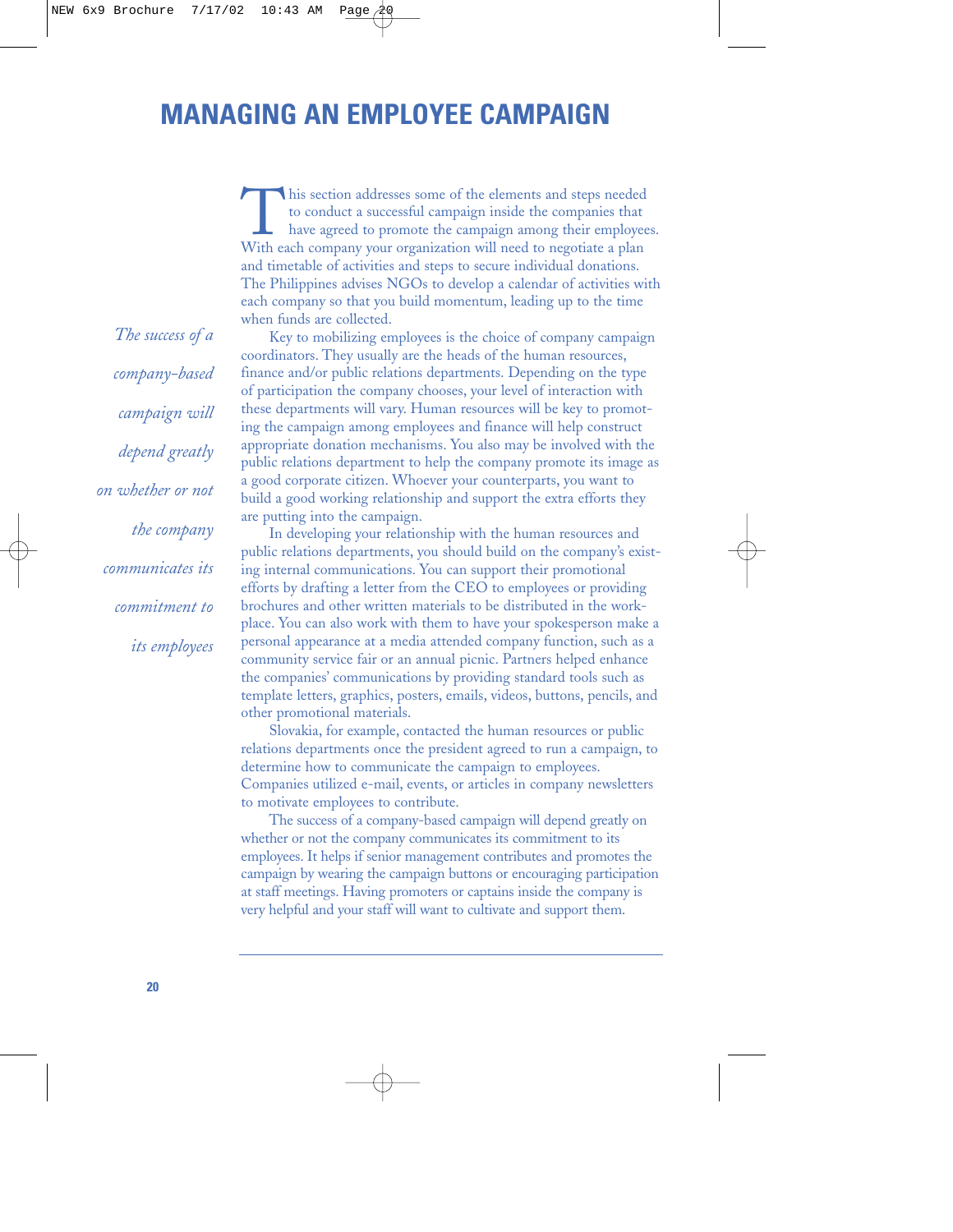According to Fundación Esquel-Ecuador, a good captain(s) made all the difference in whether employees gave or not. They can generate excitement and even create friendly competition between different divisions of the company.

# **Collect Contributions in a Safe and Convenient Manner**

A key to your success in collecting funds from people—whether a company president, employee, or another individual, is to make it convenient, easy, and safe.

#### **Collecting from Employees**

You need to establish a timeline for collecting contributions from the employees of each company. To determine the best time to collect funds, Partners conferred with the human resources and finance departments. Some companies may opt to collect donations during a particular week or day. Others may give employees a wider time frame in which to donate. Depending upon the length of your campaign, you will want to figure out the best way to create momentum so that you achieve a high contribution rate.

Most companies used payroll deduction, with the most difficult hurdle being getting people to take the time to sign the paper authorizing the deduction. Remember, you will want to make the donation process as simple and streamlined as possible to facilitate employees' fulfilling their pledge to give.

Payroll deduction can be the easiest method for your NGO to collect individual donations, given that the company's finance department can give you their donations in one lump sum. You will want a list of the individual employee donors so you may add them to your organization's database. Partners found that many companies were not willing to share the names of individual donors for reasons of confidentiality. Try to find a creative way to identify who contributed so that they can be personally thanked. Payroll deduction is also convenient for issuing receipts if local tax laws allow for charitable deductions, and your organization should be prepared to provide these receipts.

Be prepared, however, to offer companies advice on how to establish a payroll deduction system for donations if it is not common practice. In Slovakia the campaign was the first time companies introduced this innovation and CSF had to provide assistance to companies on

*Try to find a creative way to identify who contributed so that they can be personally thanked.*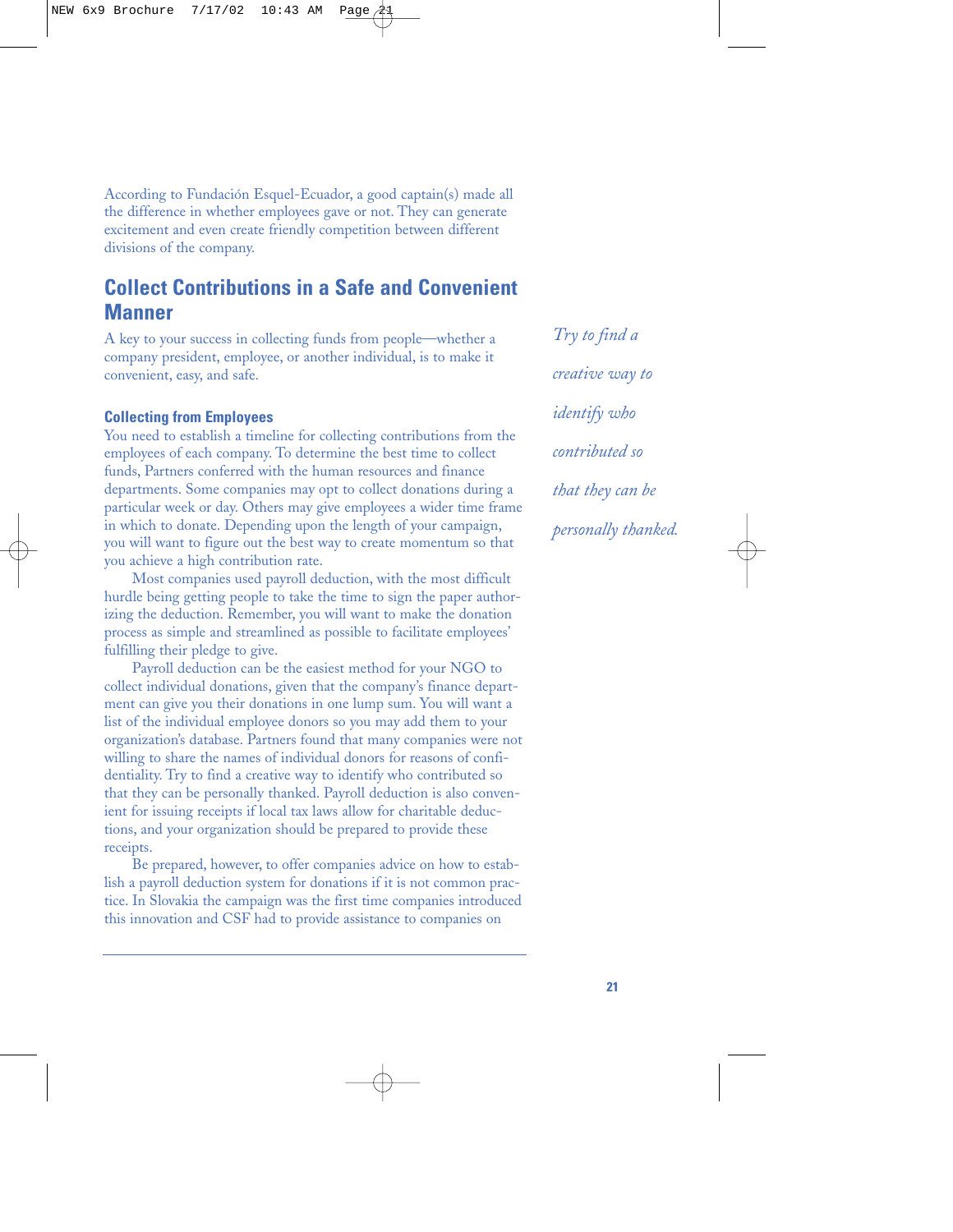how to make payroll deductions work. You should offer companies other options for collecting donations as well. In Ecuador for example, 97.3% of funds were received as individual checks as a payroll deduction system was not feasible. Many societies are cash-based so designating a 'collector' or a safe drop-off box also will work for collection. Some countries found that because employees were paid in cash or not were inclined to use credit cards or checks, locked boxes needed to be provided in the workplace.

#### **Collecting from Individuals**

Partners used a variety of methods to collect contributions from individuals who were not involved in employee-based strategies and wanted to participate. Again, these methods worked to the extent that individuals: 1) were aware of the campaign through Partners' communications efforts, 2) felt motivated because the campaign reached them in a meaningful way, and 3) the method was convenient and reliable. The collection methods included:

- Collection boxes at schools, restaurants, banks, and other locations;
- Collection envelopes on airline flights and at events;
- Charges against their credit cards or telephone bills;
- Phoned in donations during a telethon;
- Deductions using an automatic teller;
- Checks or cash collected from individuals at events (e.g., raffles, dances, concerts, sports exhibitions, artistic performances); and,
- Round up collections when consumers paid for goods or services.

#### **Specific Examples**

- In Slovakia, the phone company provided a special number for customers to call. They listened to a 25 second message from a spokesperson celebrity and could charge a designated amount to their next telephone for the campaign.
- In the Czech Republic individuals phoned in their pledges during a national telethon. People in villages could send their contribution through the post office as a money order.

*Republic individuals phoned in their pledges during a national telethon. People in villages could send their contribution through the post office as a money order.*

*In the Czech*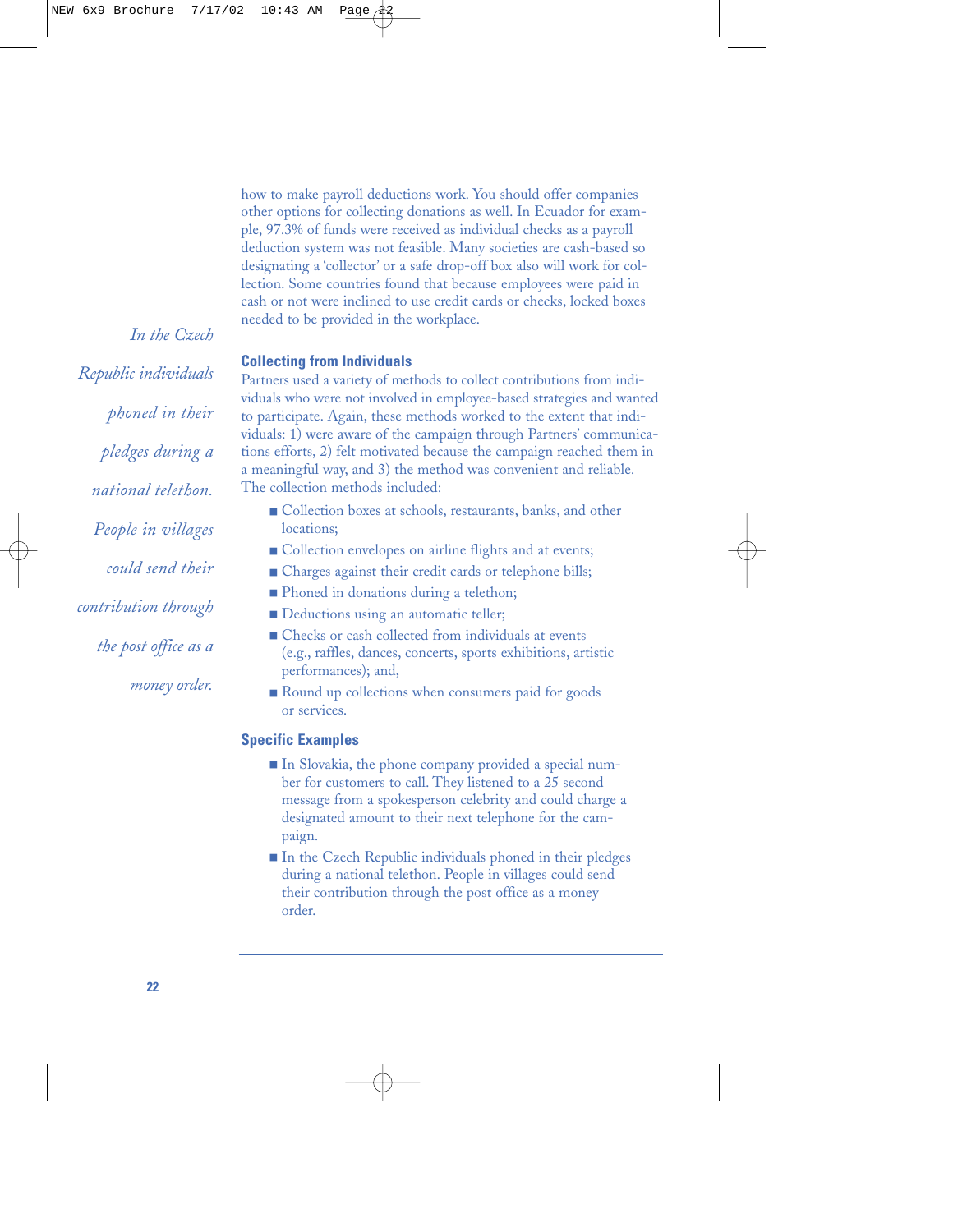- In the Philippines, highly visible and secure collection cans were placed in department stores and restaurants.
- In Mexico and the Philippines, people were asked to round up their hotel bill when they checked out. The rounded amount was donated to the campaign.
- In Slovakia, at designated automatic teller machines (ATMs), a sticker displaying the campaign logo let customers know they could donate through the ATM.

Online giving is growing as a method for contributing but still faces questions in terms of security and reliability. As of this writing, there are no "best practice" models to cite, simply due to the lack of specific examples in this area. Larger corporations may have such a mechanism in place, but there is still some reluctance among the public to trust this approach.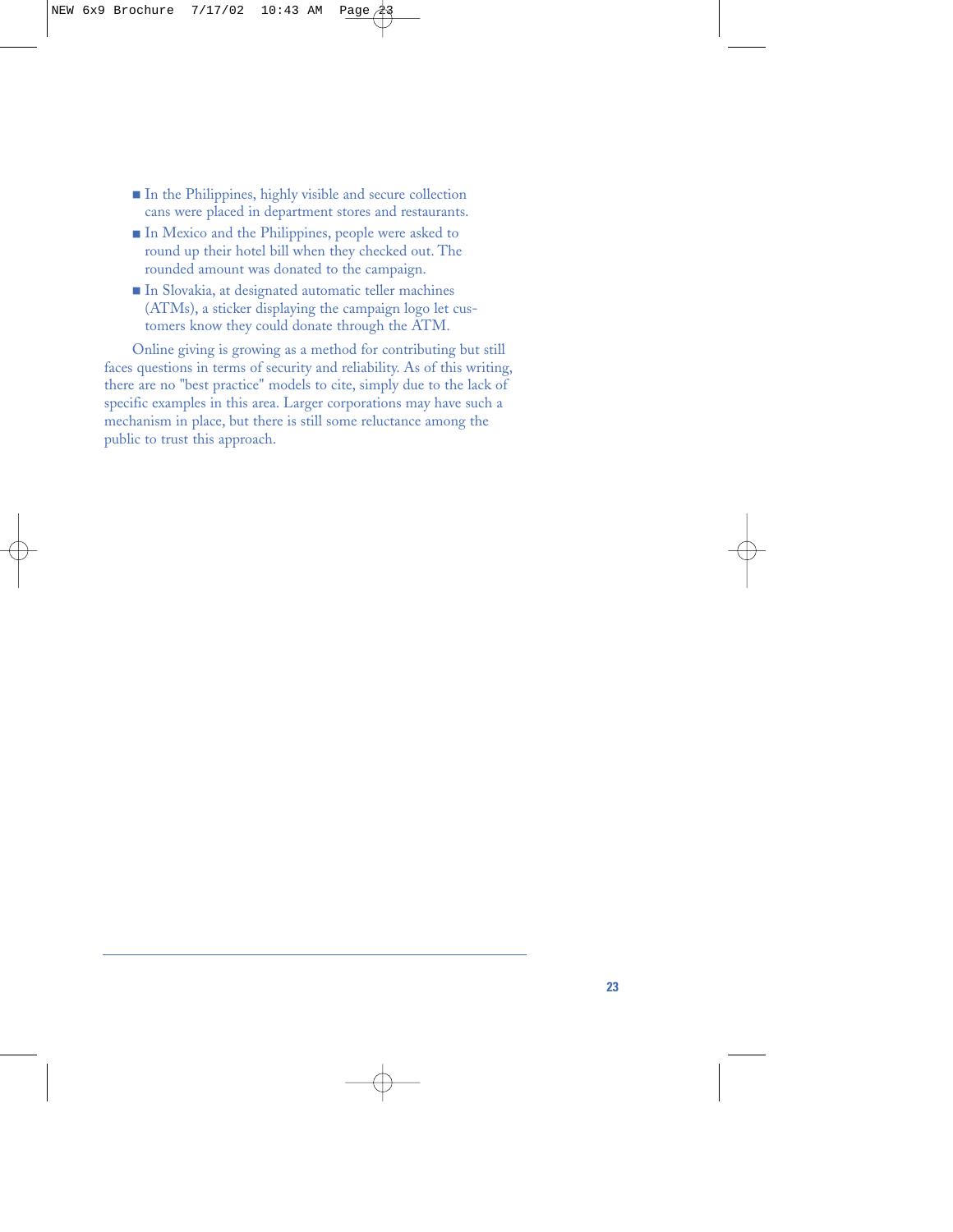# **REPORTING CAMPAIGN RESULTS AND LOOKING TO THE FUTURE**

By the time you reach this phase of the campaign you will have<br>created a campaign brand, mobilized the public, built partner-<br>ships with corporations, and collected contributions. By now<br>your organization's "stock" should created a campaign brand, mobilized the public, built partnerships with corporations, and collected contributions. By now your organization's "stock" should be very high and you want to preserve the trust and positive identity you have nurtured. To do this, two steps are critical—acknowledging and thanking your many supporters and giving an account of what you raised and how you spent it. Once you have done these things you will want to see how you can leverage the relationships and brand you have built to increase your organization's sustainability.

### **Acknowledge and Thank**

You will want to thank every person and institution that helped make the campaign a success. Depending on who you wish to acknowledge you may do it individually or collectively. Remember, the message should reflect the audience. You also should consider using some of the same communications vehicles to thank people that you used to mobilize them. Company presidents, for example, probably will expect a personalized form of acknowledgement and some form of public recognition. You might send them a personalized letter of thanks or pay the company a visit and publicize the company's vital role in a press release. In Brazil, for example, Fundação Abrinq thanked individuals by running an advertisement in major newspapers that also included the logos of its major corporate sponsors. The executives of Mastercard in Ecuador were given a serenade at their headquarters as a way of thanking them for their support to the campaign.

Acknowledging peoples' contributions should be done as quickly as possible. You do not have to wait until the campaign is over. Partners also advise NGOs to personally thank the many people who volunteered their time to the campaign from volunteers working in your organization to professionals who donated their time to campaign captains within companies.

## **Report on How Funds Were Spent**

You are accountable to your donors. You should report to them what you have done with their money so they will feel comfortable enough to support you again. While you have indicated during the campaign which program areas the funds raised will support, showing people the results they helped bring about is your most effective tool of communication. Results should be published in newspapers and shown on

*While you have indicated during the campaign which program areas the funds raised will support, showing people the results they helped bring about is your most effective tool of communication.*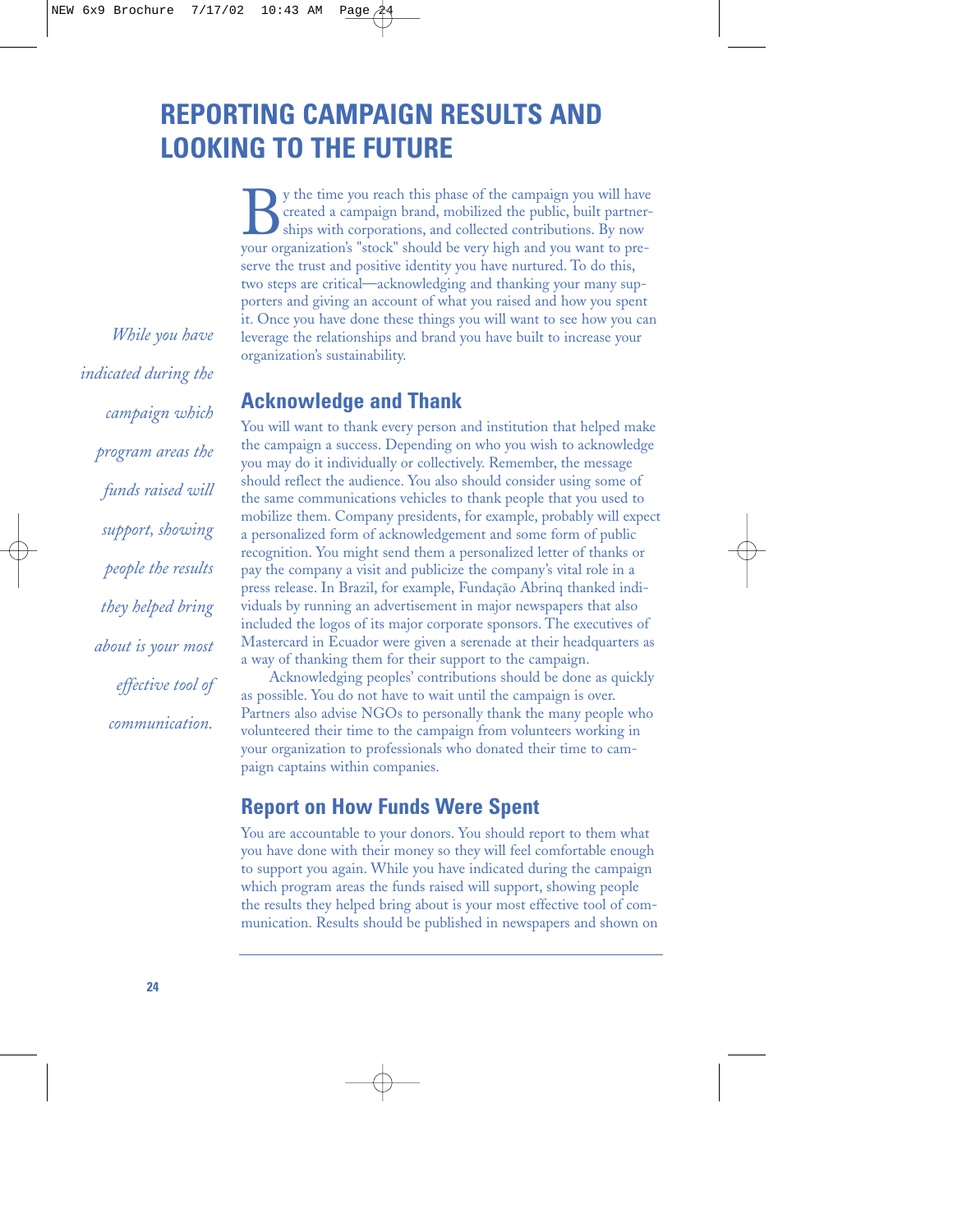television. Your media partners will have a vested interest in promoting their own social responsibility by getting this information to the public. Aside from a written report disseminated through your website and in the mail and website-distributed financial statement, you should provide data on how lives were improved. Make a video to document your work, have a child who has benefited write a letter to the CEO of one of your sponsors, or take the press on a tour of a program the campaign supported.

Slovakia used a two-hour prime time television slot on December 6, 2000, also known as St. Nicholas Day, to publicize its results. With the help of celebrities, the lively broadcast included upbeat short films highlighting the programs which benefited from individuals and institutions' generous support.

In the Czech Republic, the Civil Society Development Foundation, NROS, broadcast documentary films about the people supported by the 1999 campaign during the promotion of their 2000 campaign. NROS thanked donors during the broadcast, in its annual report, on its website, through letters, and through, a media campaign launched by one of NROS' corporate partners.

### **Leverage Results**

The effort your organization will invest in a campaign is considerable as IYF Partners' experiences illustrate. Once you have created a strong identity for the campaign, you may decide to repeat it for several more years or make it an annual event. Even if you do not repeat the campaign you want the benefits to be long lasting. You can achieve longer-term benefits if you consciously build on the relationships, good feelings, and partnerships created as a result of the campaign. For every Partner, even those deciding not to repeat the campaign, the campaign heightened their credibility and raised awareness about children and youth issues. The question they had to ask themselves is, "now that more people know about our work, what can we do next?" Rather than go back to business as usual, each organization had new opportunities to:

- Create continued press coverage of issues important to their missions;
- Keep individual donors informed and engaged with the NGO; and
- Find more ways to partner with companies and government units.

*Once you have created a strong identity for the campaign, you may decide to repeat it for several more years or make it an annual event.*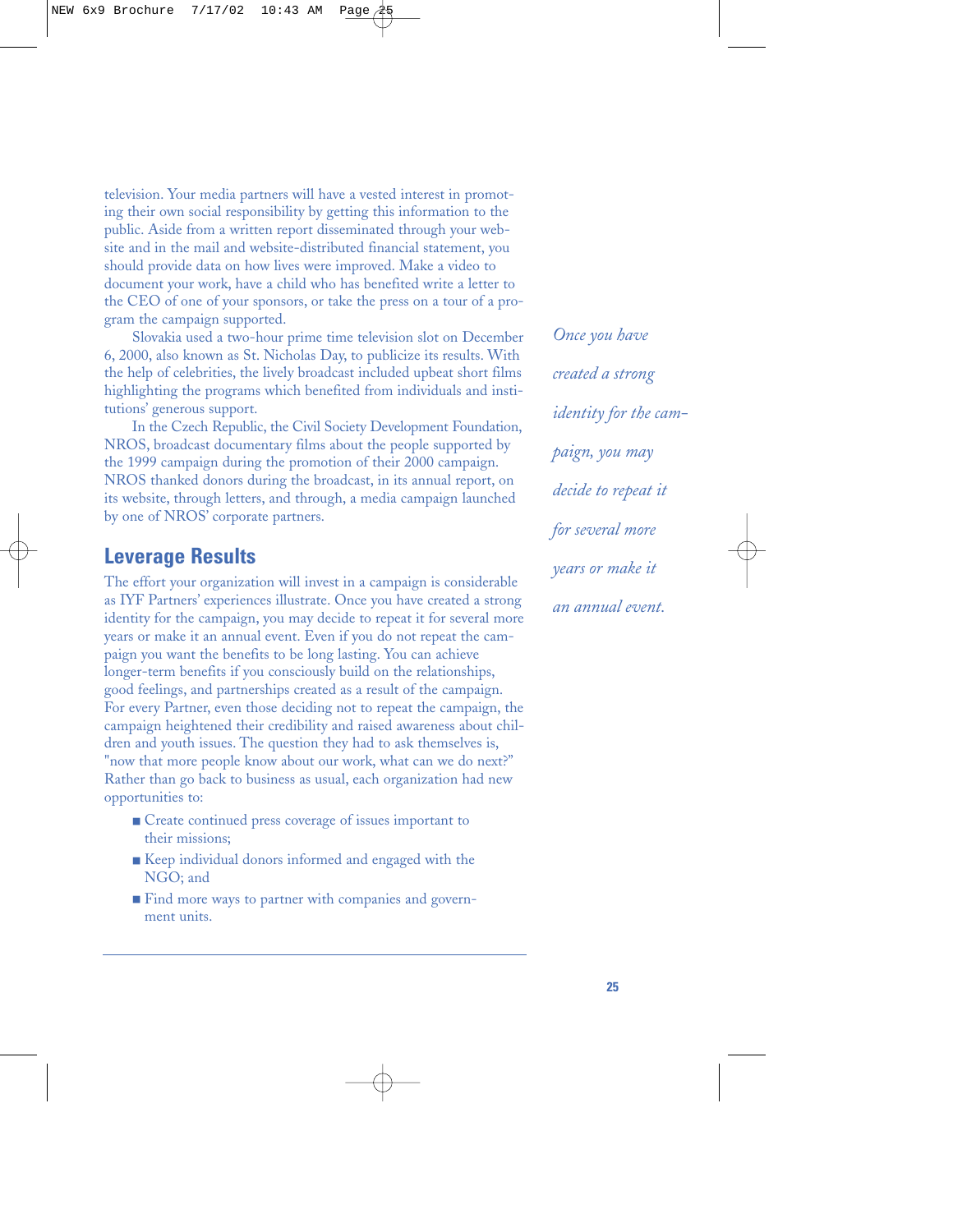In other words, each Partner gained new relationships that it could either nurture or allow to languish. For any relationships that are important to your cause, Partners' advice is to nurture them.

The first step toward nurturing the new relationships formed during a campaign is to acknowledge individuals and institutions' support. The second is to report on how funds are invested. You will need a good database to track contributions during the campaign so that you can stay in contact with these supporters in the future. It is up to your organization to decide how and when it will maintain contact with whom. Partners mobilized contributions from thousands of individual contributors. For Partners to maintain contact with each individual is a serious challenge. Some have plans to stay in touch with individuals through direct mail (if they obtained their addresses) and/or events; others are still weighing the cost/benefit of trying to reach the individuals who supported them.

Nurturing the relationships forged during the campaign with media, companies, and government units is equally important and may prove more efficient than keeping in touch with hundreds of individual donors. Your success in gaining their attention and support in the future will depend upon how positively they perceive your organization and/or your campaign brand.

The Irish Youth Foundation, for example, sent a solicitation letter in 2000 to the companies participating in the 1999 campaign. To the Irish organization's delight companies responded very favorably, donating approximately \$225,000. One reason is that the brand value of the 1999 campaign was sufficiently strong in the eyes of these corporate leaders as to prompt them to invest again.

Fundação Abrinq's relationships with several companies began during its 1999 campaign. Because of the trust it created during its campaign, several new companies agreed to join its Child Friendly Company<sup>3</sup> program, which works for the eradication of child labor. In this case, Fundação Abrinq provided these companies with another option and reason to strengthen their relationship with the NGO.

The corporate relationships built with the private sectors are important to the Slovak's and Filipinos' long term strategies to mobilize local financial resources. Both organizations are experimenting with innovative ideas to generate new income through strategic alliances with selective companies. Their top candidates for strategic partners happen to be companies they cultivated during their 1999 campaigns!

*The first step toward nurturing the new relationships formed during a campaign is to acknowledge individuals and institutions' support.*

<sup>&</sup>lt;sup>3</sup>Fundação Abrinq created a seal that identifies a company as being committed to the fight against the exploitation of child labor and as an investor in projects that improve children's lives. If the company is approved, it can use the "child friendly company" seal on its letterhead, advertising, and packaging. In addition to more donations to Fundação Abrinq for its programs, the seal promotes Fundação Abrinq's name, logo, and message about child labor and the importance of children's rights to the public in a very visible and consistent way. Child Friendly Companies believe that by putting the seal on their product packaging, they will increase sales and consumer loyalty.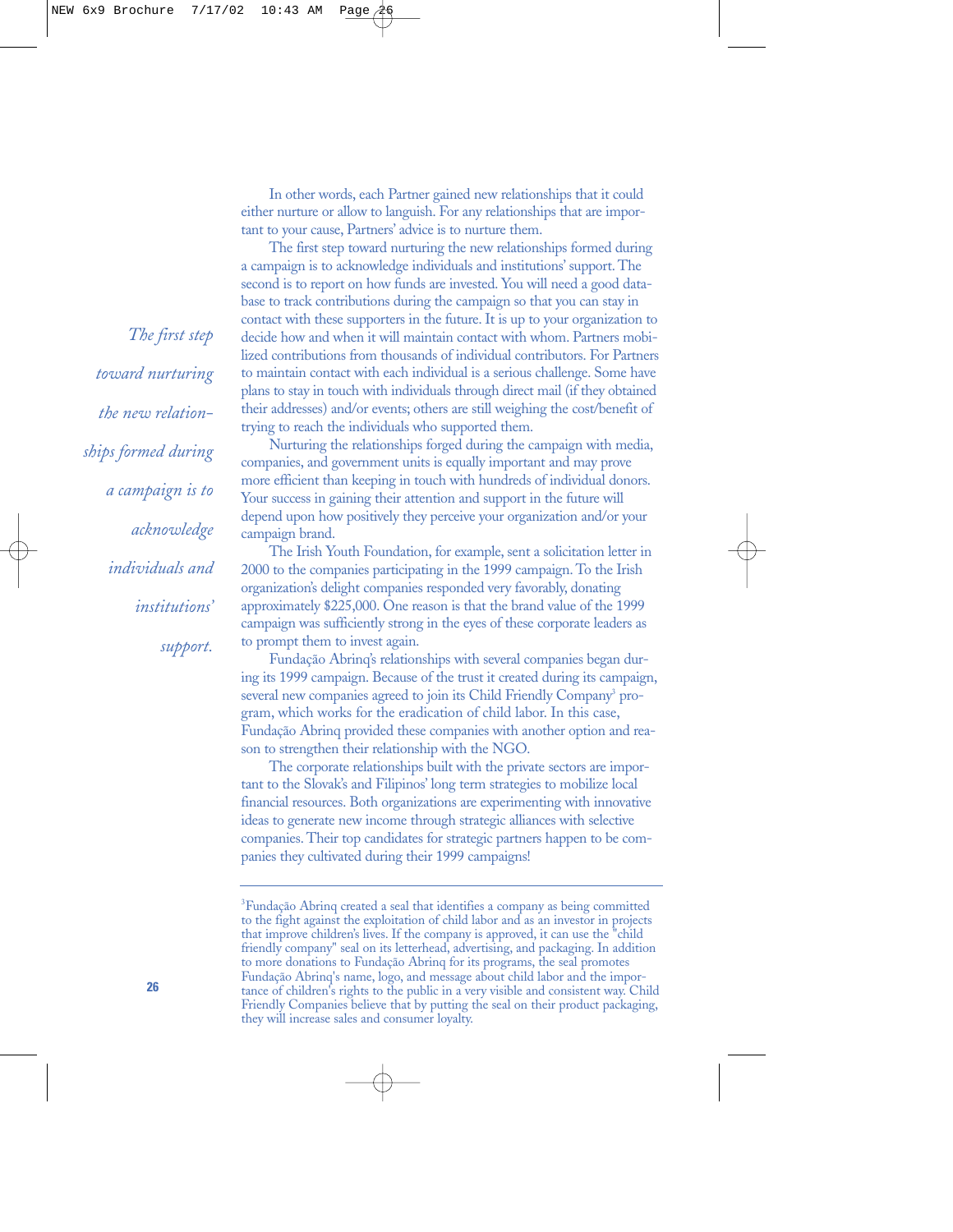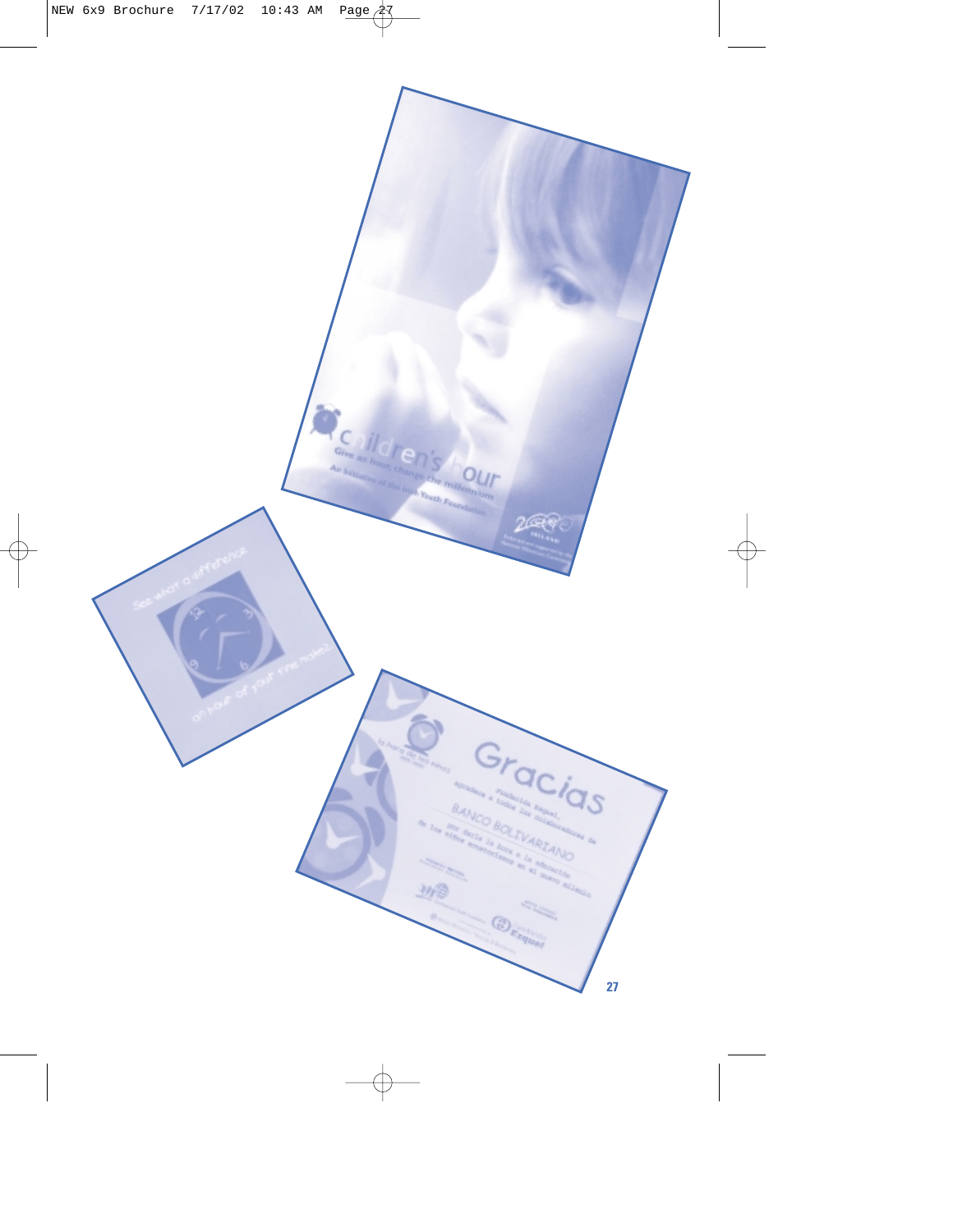# **CONCLUDING TIPS**

#### **Plan your Campaign**

Take time to define your campaign goals, and the internal structure, strategies, mechanisms, and timetable to reach these goals. Do your homework to know your competition; learn from their successes and mistakes. Campaigns involve the management of dozens of details so anticipate the multiple steps you will need to follow and prepare well.

#### **Keep an Eye on Costs/Benefits**

Calculate your costs carefully, that means being realistic about what it will take to reach your campaign objectives. Develop your list of fund raising and sponsorship targets. Keep going back to your budget and income targets to see what percentage of your costs will be covered through donations. If you think you are going to "lose" money by conducting the campaign, stop and assess whether to scale back, refocus your efforts to secure sponsorships, or suspend your campaign. The latter may not be an option if you are too far into the campaign. The point: control your costs, secure your donations early, and keep reviewing your projections and adjust quickly.

#### **Mobilize Resources to Cover Campaign Expenses**

Most people want their money to go directly to the social cause and not to pay for campaign costs. Your appeal is stronger if you can promise people that their funds will be used to support programs, not campaign expenses. For this reason, Partners focused considerable attention on lining up their sponsors so that the costs of running the campaign were covered. As mentioned earlier, Partners were successful in mobilizing support from businesses, media, and government sponsors.

#### **Allow for Enough Time**

One of the most frequently cited lessons from the Partners' campaigns was that they did not allow enough time to fully realize their goals. With more time to cultivate corporate and government donors, for example, the Philippines felt it could have mobilized more funds. Creating the basic infrastructure to manage a campaign—steering committee, implementation team, corps of volunteers, sponsors, and communications materials and vehicles—took much longer than anticipated. For example, it took Slovakia almost nine months to get all of the pieces in place (e.g., steering committee, internal team, sponsors, access to media, development of strategies) and to launch the campaign with full media coverage.

*Most people want their money to go directly to the social cause and not to pay for campaign costs. Your appeal is stronger if you can promise people that their funds will be used to support programs, not campaign expenses.*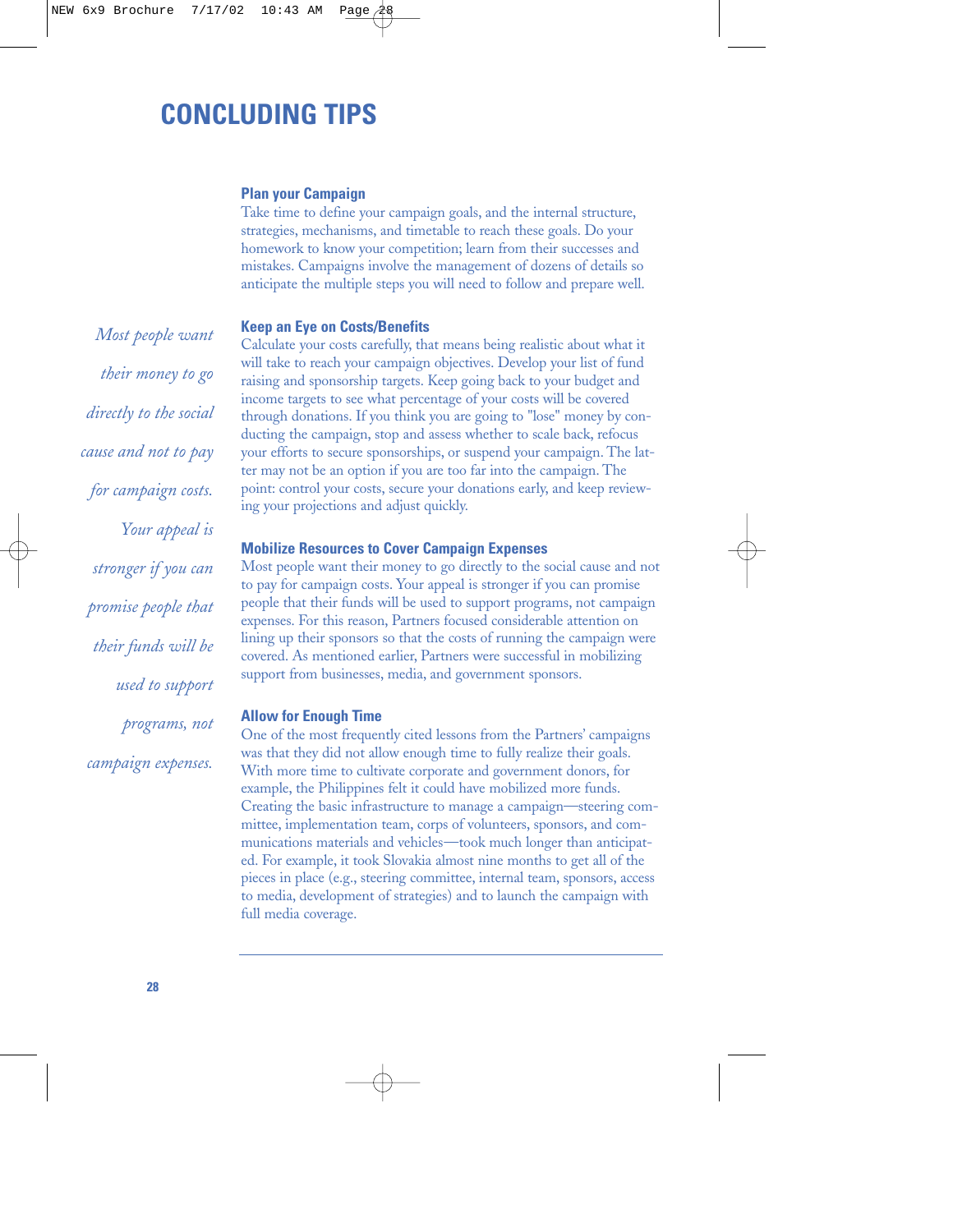#### **Take Care with the Image you Create**

The campaign is only one aspect of your organization, but the image it conveys is inextricably linked to that of your organization. Supporters may not have known of your NGO prior to the campaign, but now the two will be closely associated. You may have chosen to develop a brand identity for the campaign that is distinct from your organization's, however, in the minds of the public, your NGO is accountable for how well the campaign performed and funds were spent. Your goal is to enhance your organization's image and visibility through the campaign, not tarnish it.

#### **Be Distinctive**

Use your creative talents to think through how your campaign will be different from other campaigns and events. Remember there are many causes, appeals, and promotions that are competing for peoples' attention. Make the purpose of your campaign clear and compelling to the hearts and imaginations of your audiences.

#### **Be Clear and Flexible**

Find a workable balance between being specific in your communications about how the funds you raise will be used, while at the same time, maintaining as much flexibility as possible. This can be a delicate balance. Partners had to communicate who would benefit from their campaigns in order to gain peoples' confidence. Some Partners cited the specific programs to be supported with the funds raised. Others opted for a more flexible approach, citing the types of issues they would support. Whenever possible, Partners advocate for allowing your organization maximum flexibility and avoiding pre-designating the specific beneficiaries or programs.

#### **Don't Forget Your Administrative Costs**

A different, but related, challenge is covering the costs of managing the funds raised and projects funded. This involves staff time to review proposals, disburse and control funds, and monitor project activities supported through campaign funds. If you can explain to your supporters that you will use a percentage of funds raised for this purpose, that can be the best solution. For several Partners, however, this was not an easy option as they felt it would dampen people's motivation to contribute. Slovakia, for example, is covering some of its administrative costs through interest income. In the longer run it needs to modify its campaign messages so that the public realizes that a small percentage of funds raised needs to be set aside to cover management costs.

*Find a workable balance between being specific in your communications about how the funds you raise will be used, while at the same time, maintaining as much flexibility as possible.*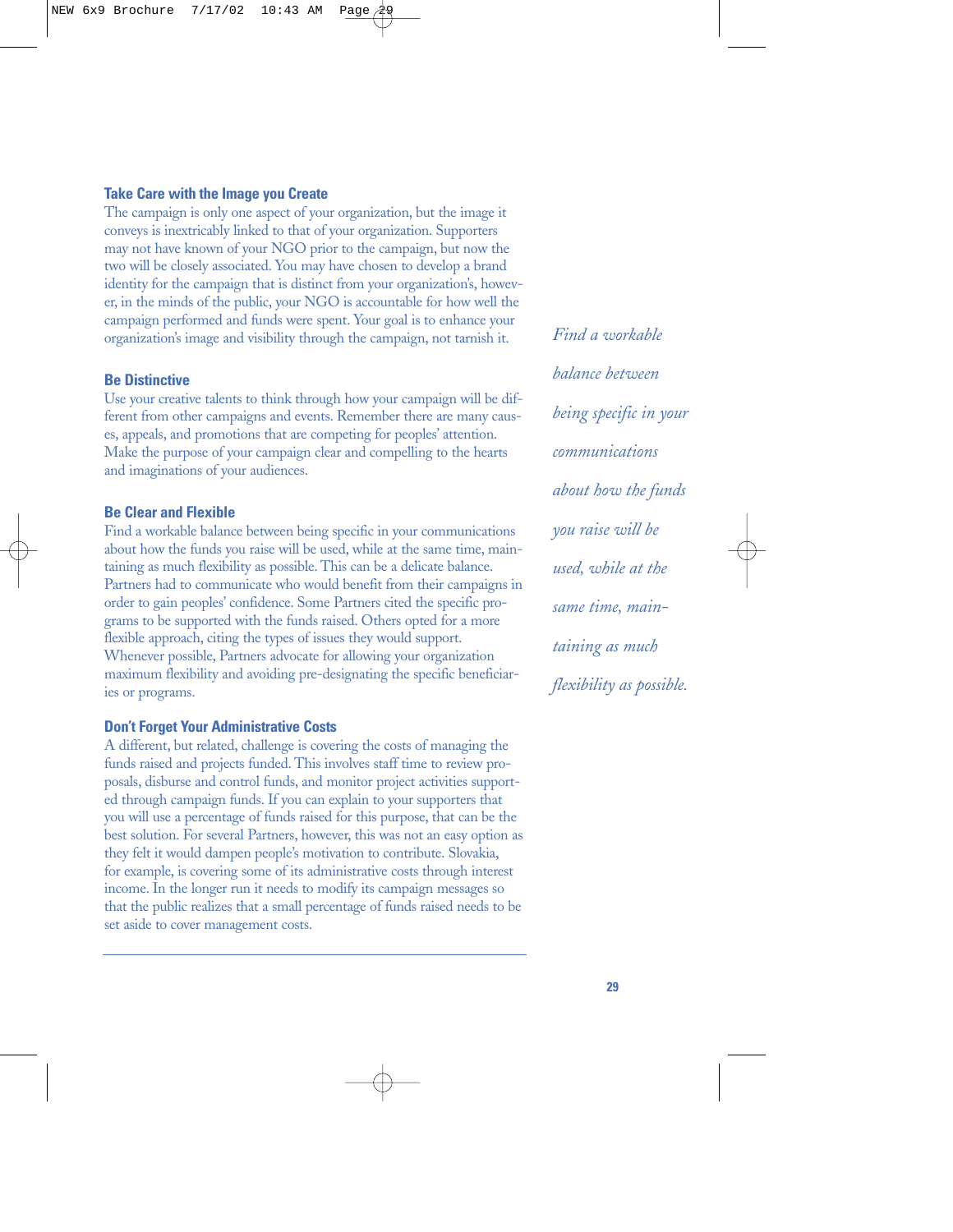#### **Keep Politics at Bay**

Several Partners enlisted high-level political figures as patrons of their campaigns. Poland invited the Speaker of the Parliament to serve as the campaign's honorary chairman. Because his official position is viewed as bipartisan, the Polish NGO reasoned that his involvement would not politicize the campaign. In fact, his presence helped attract contributions from businesses who felt that their image would improve in the eyes of the Speaker if they, too, lent their support. There are risks to having a public figure, as from one year to the next their association to your campaign can become a liability. Therefore, make sure any political figures are perceived as non-partisan and understand their role as lending prestige to the campaign.

#### **Manage Celebrities Well**

In recruiting celebrities to work with you, try to be as clear as possible about what you need him or her to do and how much time you will need. A person who lends his or her name but is not available for personal appearances and interviews will not be very helpful. Try to match the celebrities' availability with the appropriate task. A celebrity with very little time might provide a quote to use in your campaign literature and record a message for a radio spot. Those with more time can make appearances, do interviews, and participate in a campaign video.

#### **Sensitize, Personalize, and Realize**

Partners used the media to create awareness about the campaign and their issue. Through creative use of broadcast and print media, thousands of people were sensitized about their campaigns. Sensitizing, however, was not enough for Partners doing first-time campaigns to motivate people to reach into their pockets to contribute. Partners learned that in addition to working with the media, they needed to find ways to bring the campaign into people's lives, that means their workplaces, community, schools, and places of recreation, as much as possible. Some type of personal touch, especially for a new campaign and in places where people rely on face-to-face contact to feel that they can trust you, is important. Your campaign activities may include publicity at sporting events, promotional activities at work and schools, outreach to civic groups and networks, and events.

*IYF Partners' success in securing employee contributions was largely due to the dynamism of the company leadership and captains. . . Through the captains employees were continuously reminded about the campaign and motivated to commit.*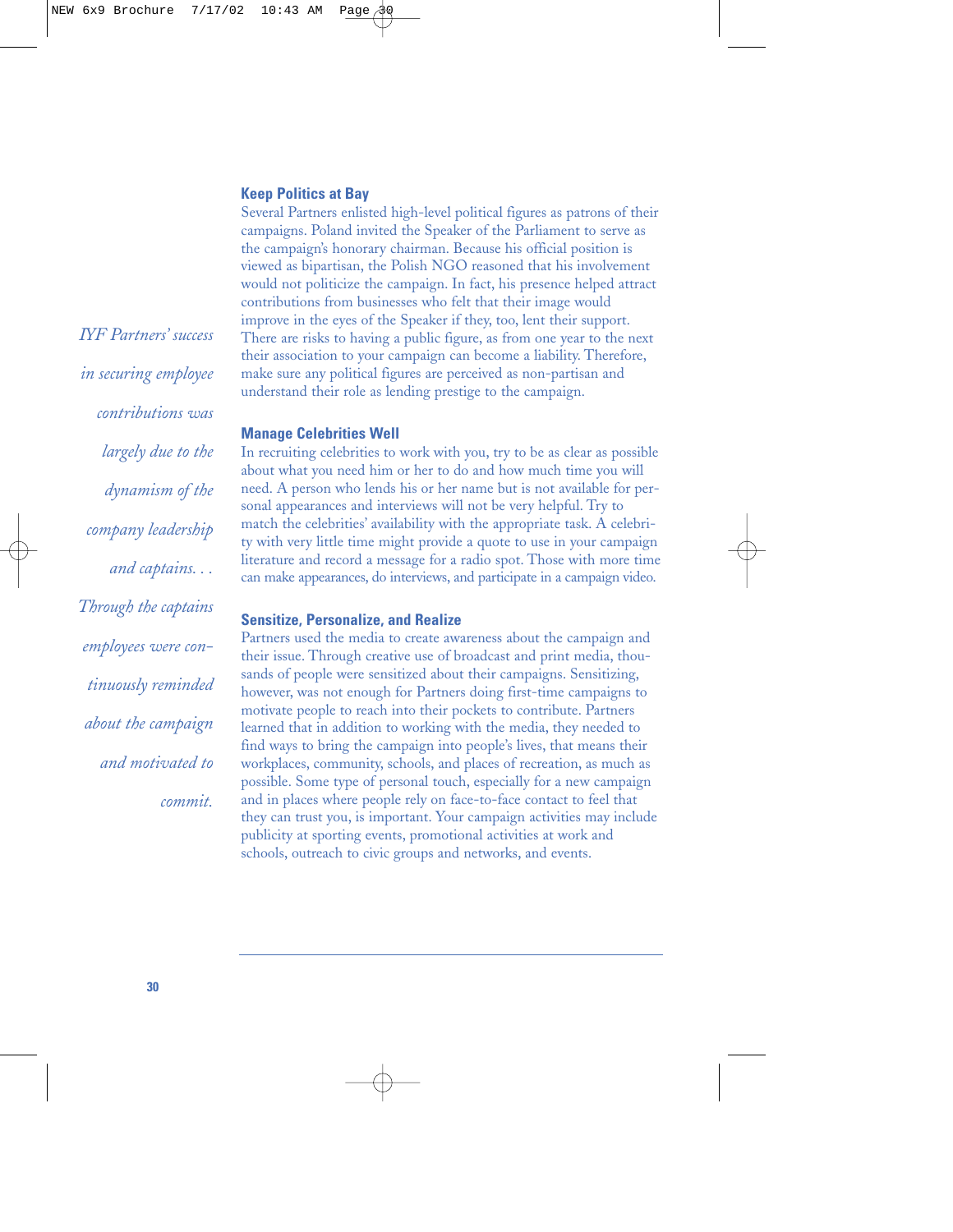#### **Support Campaign Volunteers**

IYF Partners' success in securing employee contributions was largely due to the dynamism of the company leadership and captains. The leadership made people feel the excitement and pride of being part of a corporate effort to be socially responsible. Through the captains, employees were continuously reminded about the campaign and motivated to commit. Recruiting energetic campaign workers, whether work or community-based, is a critical ingredient for success. Be sure to keep them engaged (send them brochures, event ideas, buttons, email reminders, bring them together) and let them know how vital they are to campaign. Review reference materials or websites on volunteer management to refresh your memory on good techniques for keeping your volunteers satisfied and high performing.